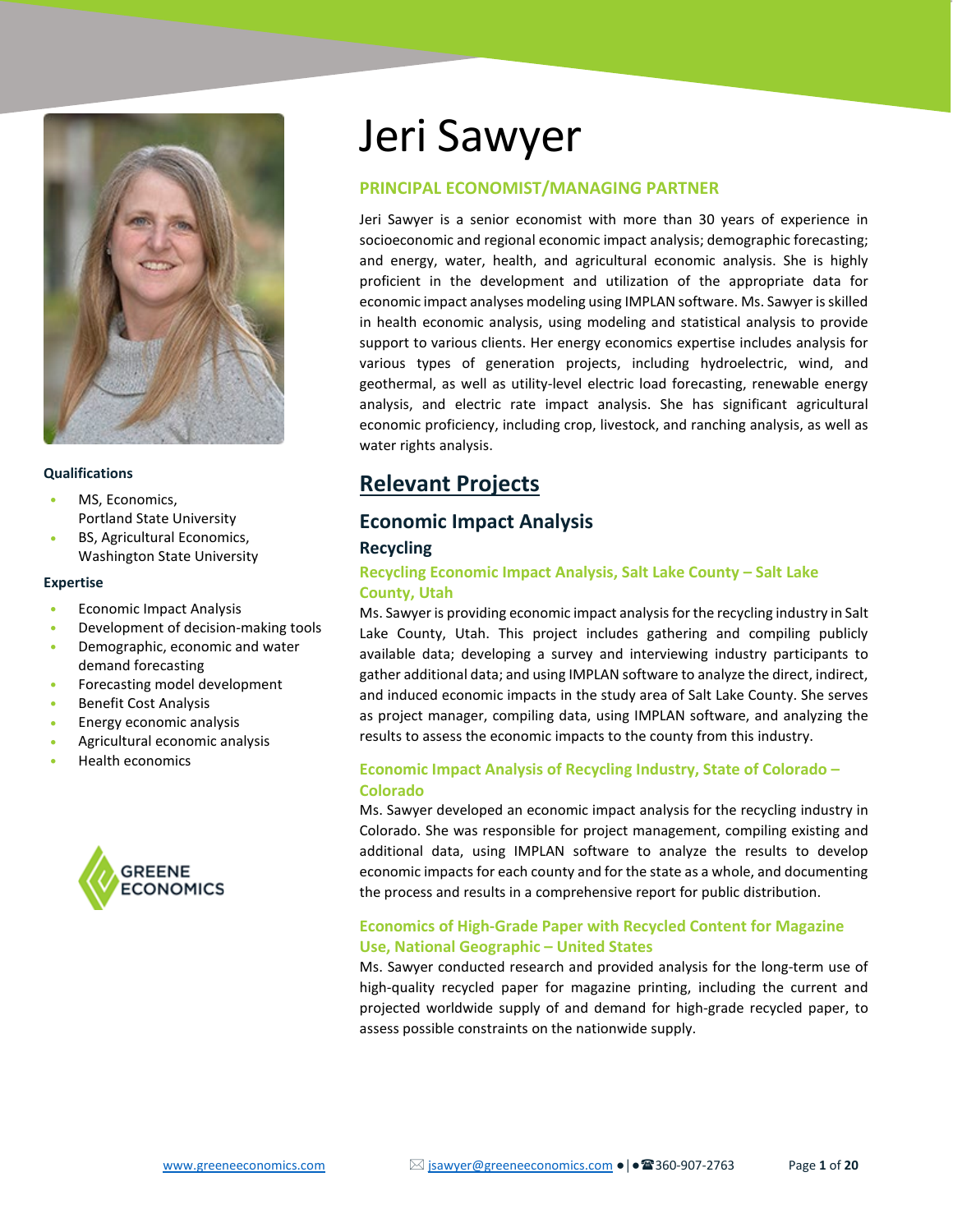#### **Economic Development**

#### **Westside Employment Center Economic Feasibility Study, Port of Moses Lake, Washington**

Ms. Sawyer was on a team to determine the economic feasibility for the Westside Employment Center (WEC), an undeveloped area owned by the Port of Moses Lake with distinct amenities that could attract large industrial, agricultural, and manufacturing employers. The team reviewed the existing economic market in and around Moses Lake, proposed a market strategy to attract select industries to the area, and project the economic feasibility and impact of developing shovel-ready sites within the Westside Employment Center. Ms. Sawyer specifically developed the analysis of the existing economic market area and the economic impact analysis of projected development of the Westside Employment Center, using the IMPLAN software.

#### **Economic Impact Analysis, Tri County Economic Development District, Northeastern Washington**

Ms. Sawyer was on a team supporting the Tri-County Economic Development District, covering Ferry, Stevens, and Pend Oreille counties in Washington State, to provide an understanding of the regional and local economic impacts expected to result from the closure of Hearth & Home Technology in Stevens County and the Kinross Gold Mine in Ferry County (closings). The methodology required significant and specific data to be collected from available sources. The team used the economic input-output modeling system IMPLAN as the basis of its analysis. The system allowed the team to model the economies of Ferry and Stevens counties to reflect the closings. The model evaluated the direct economic effects attributable to the manufacturing and mining industries as well as the Indirect and induced effects related to the closures. The study was in support of a feasibility analysis of potential new economic development opportunities.

#### **Agriculture and Water**

## **Economic Impact Analysis Model Update for Project, Bureau of Reclamation – Klamath County, Oregon, and Modoc and Siskiyou counties, California**

Ms. Sawyer worked with Susan Burke, PhD and ECO Resources to support the Bureau of Reclamation in updating the Klamath Project Economic Model. Specifically, she developed an updated IMPLAN model to estimate the economic impacts to the region (Klamath County in Oregon, and Modoc and Siskiyou counties in California) under various irrigation supply scenarios. She coordinated with Dr. Burke to utilize the output from the Agricultural Model (KB\_HEM) as inputs to an updated IMPLAN model for the Region based on reductions in irrigation supply as a percent of historical water deliveries (from 30% through 100%) that impact the various agricultural crops' output and employment. Methodology of the analysis and output of the IMPLAN model for each irrigation supply scenario was provided for client assessment. Ms. Sawyer also provided support through report review and edits, as well as client comment review and response regarding the Environmental Assessment.

## **Socioeconomic Impact Analysis of Changes in Potter Valley Hydroelectric Project Flow Release Schedule, Sonoma County Water Agency – Sonoma, Mendocino, and Marin Counties, California**

Ms. Sawyer assisted in a project to study how changes in the flow release schedule of the Potter Valley Hydroelectric Project would affect the local economy, including how they would impact the municipal and industrial water supply, hydroelectric power production, minimum stream flows (including recreation- and tourism-related), and agriculture. Ms. Sawyer focused on the impacts to agriculture, particularly water for irrigation, and conducted telephone interviews and data collection. Using irrigated agricultural crop acreages for the hydrologic sub-units; production information such as irrigation application rates, frost protection requirements, yields, and crop values; and countywide information gathered from county commissioners' reports and crop budgets, Ms. Sawyer estimated the water requirements, yields, and values of each of the crops under then-current conditions. She used the results of IMPLAN modeling and input-output methodology to determine the indirect impacts related to changes in flows and documented the results.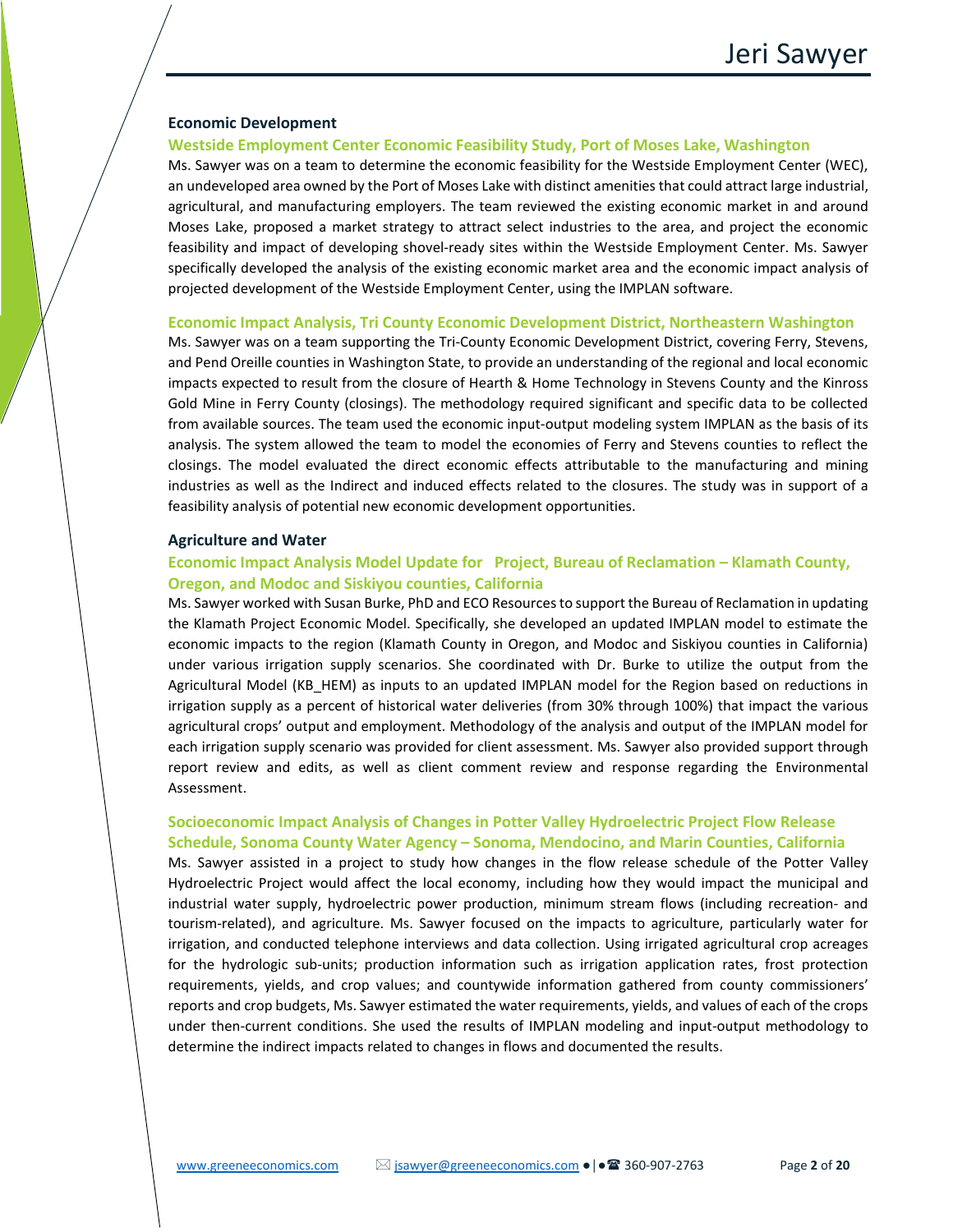## **Economic Analysis of Water Infrastructure and Fisheries Habitat Restoration Needs, State of Washington Office of Financial Management – Washington**

Ms. Sawyer was a key member of a team conducting an analysis of the economic implications related to water infrastructure (stormwater, flood protection, and water supply) and fisheries habitat restoration needs in Washington. The analysis considered the state's changing population, climate, land use, and water demand. Through a review of existing data and literature, in addition to an extensive stakeholder outreach process, the team developed a 20-year forecast for investment needs pertaining to water supply, flood protection, stormwater management, and fisheries habitat restoration across the state. Specifically, Ms. Sawyer developed a large database of water infrastructure project costs, both existing and potential, categorized by type and hydrologic unit code water basin. Then, using IMPLAN, she conducted a regional economic impact assessment, considering the impact of investment on water-dependent sectors, employment, and economic output. The final report was presented to the Washington State Legislature.

#### **Renewable Energy**

## **Economic Impact of Renewable Energy, Renewable Northwest – Oregon, Washington, Idaho, Montana**

Ms. Sawyer is leading the development of regional economic impact analysis studies for Oregon, Washington, Idaho, and Montana states and counties of their existing and proposed renewable energy projects. This includes developing a phased approach and methodology for completing the analyses in all four states. The state analyses will be completed first, followed by the specific county analyses for those counties with renewable projects within the county boundaries. The renewable projects include wind, solar, biomass, and geothermal. She is using IMPLAN modelling and data, and focusing on employment, income, and output, the direct, indirect and induced economic impacts are assessed for each of the project types, as well as the sum of the projects. She is developing simple 2-page State and county summaries for the client, with the expectation that they likely will be provided to each state's legislature by the client in support of state legislation. She has completed the Oregon analysis, with Montana the next state she will be analyzing.

## **Economic Impacts of Renewable Fuels Facility, Next Renewable Fuels Oregon, LLC – Columbia County, Oregon**

Ms. Sawyer is developing an economic and community impact study for the planned biofuel facility development at Port Westward, in Columbia County, Oregon. This project included collecting project-specific data regarding project construction costs and jobs, construction labor classification and wages, taxes, in-lieu payments, and other initial input data. Project output or demand, employment, and wage data related to ongoing operations of the project were estimated. She used IMPLAN software in conjunction with Columbia County specific data to develop a county-level economic impact model showing the initial economic impacts related to the construction of the Port Westward Biofuel Facility. She also developed a long-term county-level economic impact model, using the IMPLAN software and data, showing the on-going annual economic impacts of the biofuel facility during its operating years. The results included the number or value of direct, indirect, and induced jobs, labor income, and taxes in the county attributable to construction of the project in the initial years for the short-term impacts and during years when the project is operating for the long-term impacts. Additional community impacts specific to the project are being assessed and will be reported to the client in a separate report.

## **Regional Economic Impacts of Wind Power Development, Columbia Energy Partners – Harney County, Oregon**

Ms. Sawyer provided analysis for the economic impact assessment of two proposed wind power projects in Harney County, Oregon. She evaluated project-related impacts to property values and public services, among others. The assessment included collecting data from project developers and operators, interviews with local service providers, and literature reviews.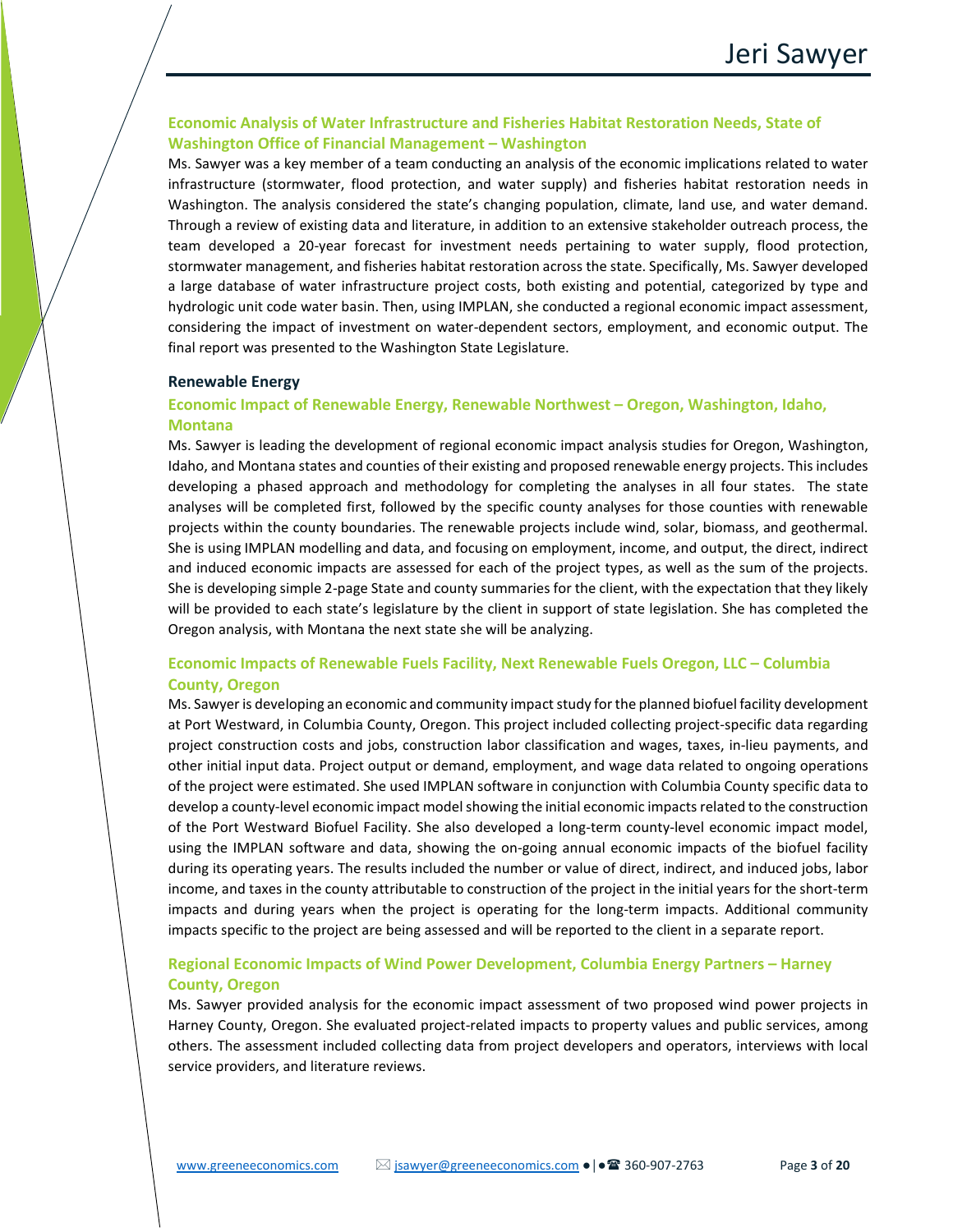## **Regional Economic Impacts of Wind Power Development, Southeastern Washington Economic Development Council – Southeastern Washington**

Ms. Sawyer provided analysis for the economic impact assessment of three wind power projects in Columbia County in terms of total jobs, income, and tax revenues generated. The study also included evaluation of potential impacts of future wind projects elsewhere in the region. Ms. Sawyer developed an overall socioeconomic overview of the project area and evaluated potential project-related impacts on property values, the value of agricultural production in the region based on the opportunity cost of land, and the overall economy. The economic impact assessment included collecting data from project developers and operators and interviews with local real estate professionals and community organizations including the Chamber of Commerce and economic development agencies.

## **Hatchet Ridge Wind Power Development and Horse Lake Wind Power Development, RES America and Invenergy – Shasta County and Lassen County, California**

Ms. Sawyer prepared several economic studies that evaluated the regional economic impacts of proposed wind developments in northern California for two private wind-energy developers. As a member of the project team, Ms. Sawyer assessed the potential recreational and energy-related impacts to the local community. She coordinated development of a comprehensive document to present to the client and public, focusing on providing a socioeconomic profile of the region and estimated regional economic impacts of the proposed wind developments. The team assessed changes to aesthetic and property values, and evaluated the benefits of increased tax assessments attributable to the project.

## **Economic Development Impacts of Wind Power, National Wind Coordinating Committee – United States**

Ms. Sawyer contributed to a study of the economic development impacts of wind power, examining the local economic effects related to three existing wind power developments and provided a framework for future studies. She helped develop case studies of the impacts of wind power development on local economies, with a primary focus on investigating and quantifying effects on local infrastructure and community services. Sites investigated included Vancycle Ridge, Oregon; Lake Benton, Minnesota; and Culberson County, Texas.

# **Climate and Sustainability Analysis**

## **Decarbonization Planning, SteriCycle – Worldwide**

Ms. Sawyer is assisting KERAMIDA in providing sustainability strategic, technical, and economic analysis expertise. This includes performing a cost benefit analysis for opportunities, such as desirable targets and options, including the outcomes of a Climate Scenario Analysis, capital projects, and operating practices that will improve sustainability, as well as an economic analysis of risks identified as stemming from climate related events and activities. Specifically, she is developing an interactive spreadsheet model that allows the team and the client to vary assumptions and immediately see the outcomes in table and visual format.

#### **Meralco Sustainability Reporting, The Manilla Electric Company (Meralco) – The Philippines**

Ms. Sawyer is part of a team assisting the largest electric utility in the Philippines, Meralco, in complying with sustainability reporting requirements consistent with Sustainability Accounting Standard Board (SASB), Global Reporting Initiative (GRI), UN Sustainable Development Goals (SDG), and Task Force for Climate-Related Financial Disclosures (TCFD) guidance documents for reporting of Environmental, Social, and Governance disclosures. Specifically, Ms. Sawyer is the lead energy economist, and she will be developing a climate scenario analytical tool, which will include an interactive tool allowing the user to explore how impacts will change given a range of different climate physical and policy-linked assumptions. As part of this effort, the team will be selecting appropriate metrics to be included and measured in the climate scenario analysis and in the sustainability reporting.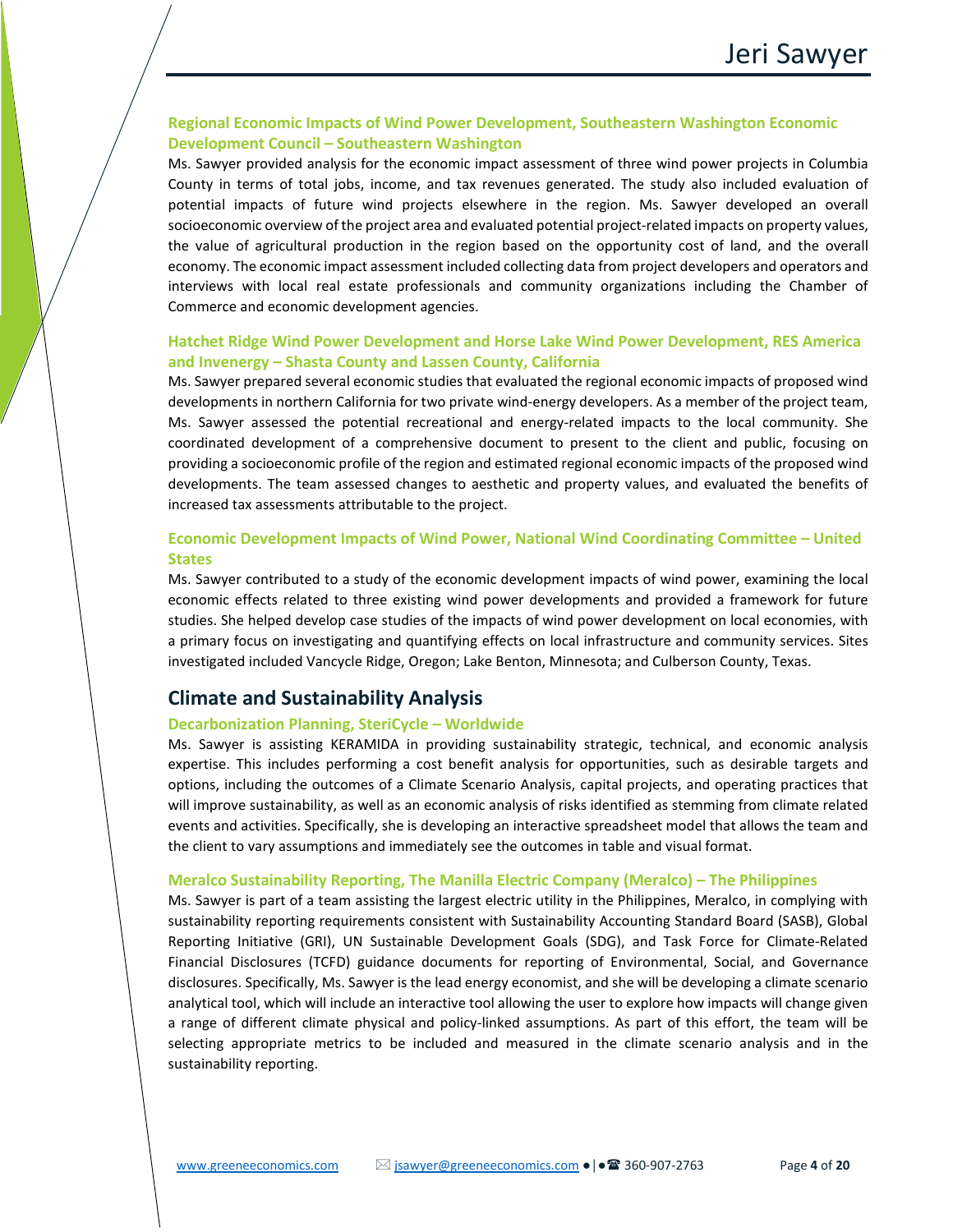# **Regulatory Impact and Feasibility Analysis**

## **Lead in Water Cost Study, Washington Office of Superintendent of Public Instruction – Washington State**

Greene Economics, with partners EHS-International, Inc. (EHSI) and P2S engineering (Team), were retained by the Office of the Superintendent of Public Instruction (OSPI) to develop an estimate of the cost for remediation and mitigation of lead-contaminated drinking water fixtures at public (common), charter, and state tribalcompact schools. For the purpose of the study, lead contaminated drinking water fixtures is defined as testing above 5 ppb. Greene Economic's research provided OSPI a detailed analysis outlining the costs for remediation and mitigation under the new program. The study included data from a representation of large, medium, and small school districts, following the Washington State School Directors' Association definitions, and including four districts from each category.

## **Public Outreach and Data Analysis to Inform the Rate Revision Process, King Conservation District, King County, Washington**

Ms. Sawyer provided support to the King Conservation District (KCD) in preparation for its rate assessment and development process. The team facilitated stakeholder meetings for agricultural drainage, water conservation, and habitat and ecosystem services. The team also assisted KCD in creating materials to communicate the importance of the programing to the broader county population. The communication materials, including graphical representations of the revenue projections, were used to assist legislators in determining their support for the programming. Specifically, Ms. Sawyer developed alternative revenue projections for parcel data in King County, filtering it for both land use and location. She also assisted in the development of materials for a public workshop, KCD Advisory Committee meetings, and facilitated some of the key sessions.

## **Second Supplemental Environmental Impact Statement (SSEIS) for the Kalama Manufacturing & Marine Export Facility, Washington State Department of Ecology – Washington**

Ms. Sawyer was part of a team working with Washington State to evaluate the impacts of a methanol production and export facility along the Columbia River. Specifically, in coordination with other team members, she developed an interactive tool to assess the difference in global greenhouse gas emissions with and without the facility. Key among the issues under consideration were the many sources of uncertainty and how to address these. The tool was developed to assist in communicating to the public how the GHG outcomes would change under different economic forecasts, and alternative economic assumptions such as oil prices and global methanol demand growth. She assisted in summarizing the tool development and results as part of the Second Supplemental Environmental Impact Statement (SSEIS).

## **Benefit Cost Analysis of Early Earthquake Warning, California Governor's Office of Emergency Services – California**

Ms. Sawyer was a key member of a team conducting a benefit cost analysis of Early Earthquake Warning (EEW) in the State of California. Relying on empirical research and stakeholder/vendor interviews, estimates for the benefits provided by an EEW system and the costs of that EEW system were developed for twelve use cases. Ms. Sawyer was responsible for Electricity Systems and Utility and Other Outdoor Workers use cases. She was also responsible for developing an Excel-based tool that allows users to choose different use cases and input assumptions from drop-down menus and view the changes in benefits, costs, net benefits and benefit-cost ratios in both tabular and visual results.

## **California Oil Spill Response Cost Study, California Department of Fish and Wildlife, Office of Spill Prevention and Response – California**

Ms. Sawyer was part of a team that prepared a statewide study of oil spill costs for the California Department of Fish and Wildlife, Office of Spill Prevention and Response (CDFW OSPR). The cost study will be used to develop Certificate of Financial Responsibility (COFR) amounts to ensure that operators and non-operators have the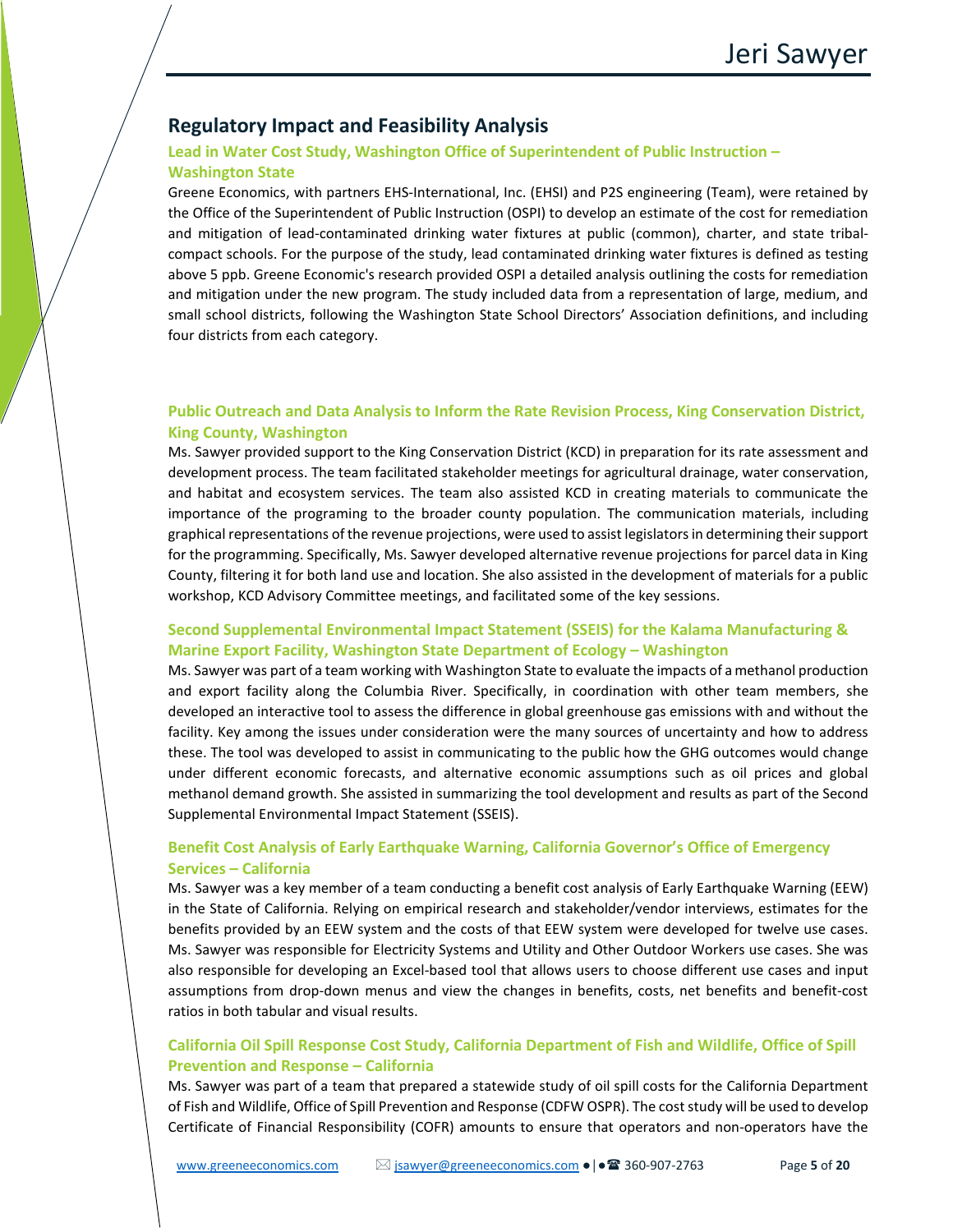appropriate fiscal assets/capital to remediate a potential discharge/spill. The team performed industry engagement and collected confidential data on behalf of CDFW OSPR. She assisted in developing the cost model and performing natural resource damage assessment (NRDA) of spill/discharge scenarios. This process also included developing a database of oil spills in California from 1993 to 2018 that exceed 1 gallon.

## **Washington Rail Transportation Safety Study, Washington State Department of Ecology (ECY) and Washington State Utilities and Transportation Commission (UTC) – Washington State**

Ms. Sawyer assisted Environmental Research Consulting in the preparation of the final report for the 2019 Washington Rail Transportation Safety Study (2019 WRTSS). She reviewed several chapters (other team members reviewed all other chapters) prepared by ERC and ERC's subcontractors (RPS Group, SEAConsult LLC, Risknology, Inc., MainLine Management, Inc., and BST Associates, Inc.) after editing based on comments and inputs provided by ECY and UTC. She helped prepare a revised report in which all the chapters are consistent, incorporated comments and edits to the extent feasible, addressed ADA issues (accessibility and Plain Talk) consistent with Washington State requirements, and flagged outstanding comments for resolution with ERC and subcontractors. The final report was prepared for printing and delivery to the client.

#### **Rock Island Redevelopment Strategy, Port of Douglas County, Washington**

Ms. Sawyer is lead economist on a team supporting the Port of Douglas County and the community of Rock Island foster economic growth on the industrially zoned land abutting the Columbia River. The project includes identifying potentially catalytic development projects and developing a capital improvement program that will focus public investments to maximize private-sector leverage. As a part of this process, Ms. Sawyer developed an economic and market feasibility study to provide insight regarding existing conditions in the market area and potential reuse opportunities in support of the waterfront redevelopment, and an economic impact analysis of the potential reuse of the property for various development scenarios. She is currently developing a pro forma analysis of several potential development opportunities, in consultation with the Port of Douglas County and the community.

## **Brownfield Redevelopment Assessment—Cost and Payback Analysis, City of Portland, Portland, OR**

Ms. Sawyer was on a team providing an analysis of a proposed tax incentive program intended to encourage the redevelopment of brownfield properties. The focus of the analysis was to determine the impact and cost return from property tax abatement for remediation costs. Ms. Sawyer developed a cost and payback analysis for several prototype case studies that represent potential brownfield redevelopment scenarios in Portland, Oregon. These case studies were used to evaluate the cost of remediation, utilization of a brownfield property tax abatement, and an estimate of future tax revenues. In consultation with the client, Ms. Sawyer developed a tool for analyzing various scenarios and determining the payback period for the property tax program, using property tax revenue forecasts. She also provided the estimated additional tax revenue that could be realized through the redevelopment of brownfield properties.

## **Economic Impact of Potential Carbon Reduction Rules in Oregon, Confidential Client – Portland, Oregon**

Ms. Sawyer reviewed the impact of potential State of Oregon carbon reduction rules (Cap and Trade, Carbon Tax) for a client with significant operations and fuel use in the state. The project team performed a literature review on existing carbon reduction programs in other regions and used data from the client to calculate the cost impacts on each sector of the client's operations for a range of potential policy choices. The work included creation of a calculator tool that allowed the client to easily compare the cost outcomes of different policy options on each of their business operations.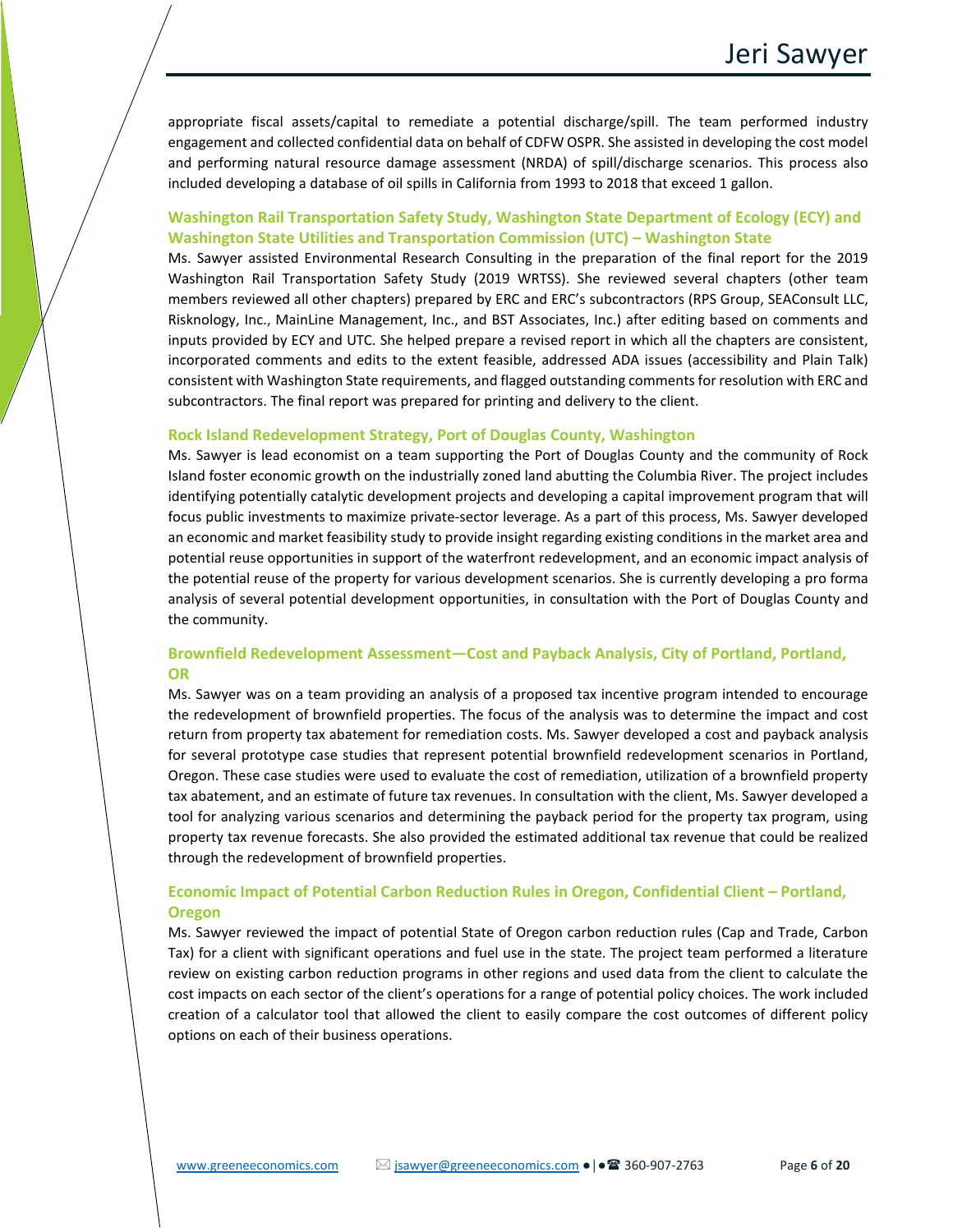## **Review of Notice of Proposed Rulemaking, Cleaner Air Oregon Statement of Fiscal and Economic Impact, Oregonians for Fair Air Regulations – Oregon**

Ms. Sawyer was part of a team that reviewed and analyzed the Notice of Proposed Rulemaking (NOPR) for Cleaner Air Oregon (CAO) Statement of Fiscal and Economic Impact (SFEI) and submitted comments to the Oregon DEQ. These comments were based on an in-depth analysis of costs to Oregon businesses using the estimates of compliance costs in the SFEI. Additional comments were provided regarding impacts to small businesses, and potential positive impacts, or benefits. In order to bound these costs and estimate the economic impact of CAO, the team analyzed three scenarios which were then paired with the low, medium, and high costs.

## **Phase 2 of an analysis of the Hudson River Polychlorinated Biphenyl (PCB) Natural Resource Damage Assessment (NRDA), Scenic Hudson, Inc. - Poughkeepsie, New York**

Ms. Sawyer was part of a team for Phase 2 of an analysis of the Hudson River Polychlorinated Biphenyl (PCB) Natural Resource Damage Assessment (NRDA), developing a benefit-cost analysis of dredging to determine if the net benefits of dredging will lead to an overall cost reduction, accounting for the costs of the dredging and the compensatory projects needed to compensate for the interim losses pending resource recovery. Compensatory damage estimates will be rescaled, assuming remediation dredging is performed as part of the NRDA. She reviewed preliminary human use estimates developed in Phase 1 and assess the use of data, assumptions, and methodologies used to ensure they are consistent with current NRDA damage estimate approaches. She assisted revising and updating recommendations for the estimates of recreational fishing, drinking water, and navigational damages. She assisted exploring approaches to quantify human service losses such as fishing and drinking water based on surface water supply. She assisted with the review of existing information to determine if appropriate quantitative data exist as part of the modeling done to date for the Hudson River PCB remediation work. She prepared to develop a regional economic impact analysis, using inputoutput model software, of the economic stimulus that would occur were the dredging option to take place as part of the restoration effort.

#### **GHG Cap and Trade Analysis and Regulatory Assistance, Confidential Client - Oregon**

Ms. Sawyer provided background information and analysis specific to the client's operations that were important in the regulatory design of Oregon's proposed cap and trade program to reduce greenhouse gas (GHG) emissions. Specifically, she developed research regarding emissions leakage and an economic impact analysis of the client on the Oregon economy. She assisted in the larger economic analysis for the client, presenting its economic importance in Oregon; its emission intensive trade exposure, specifically the emissions intensity, industry production and trade, recent tariffs on the industry, the supply elasticity, and calculating the trade exposure; a discussion on carbon policy, the future investment case of a business expansion; and the emissions associated with energy in different regions of the country. The resulting deliverable outlined the regional economic benefits of the client and encouraged them to advocate to the state to create a program to discourage both production and emissions leakage.

## **Review of Regulatory Impact Assessment of Proposed Stream Protection Rule, National Mining Association – United States**

Ms. Sawyer was part of a team of economists estimating the economic impacts from the Office of Surface Mining-proposed stream protection rule on the entire U.S. coal industry. The project evaluated the language of the draft rule and assessed the impact of implementation against current industry statistics and trends. Compliance with the rule was evaluated on 75 current surface and underground mining operations in all regions of the country to determine the impact on access to demonstrated coal reserves. The percent decrease in access to recoverable reserves was determined for both surface and underground mining for three coal-mining regions in the country. For each sector experiencing losses, Ms. Sawyer used IMPLAN software and data, along with data received from the client, to estimate potential employment impacts, including direct mining jobs as well as indirect and induced jobs.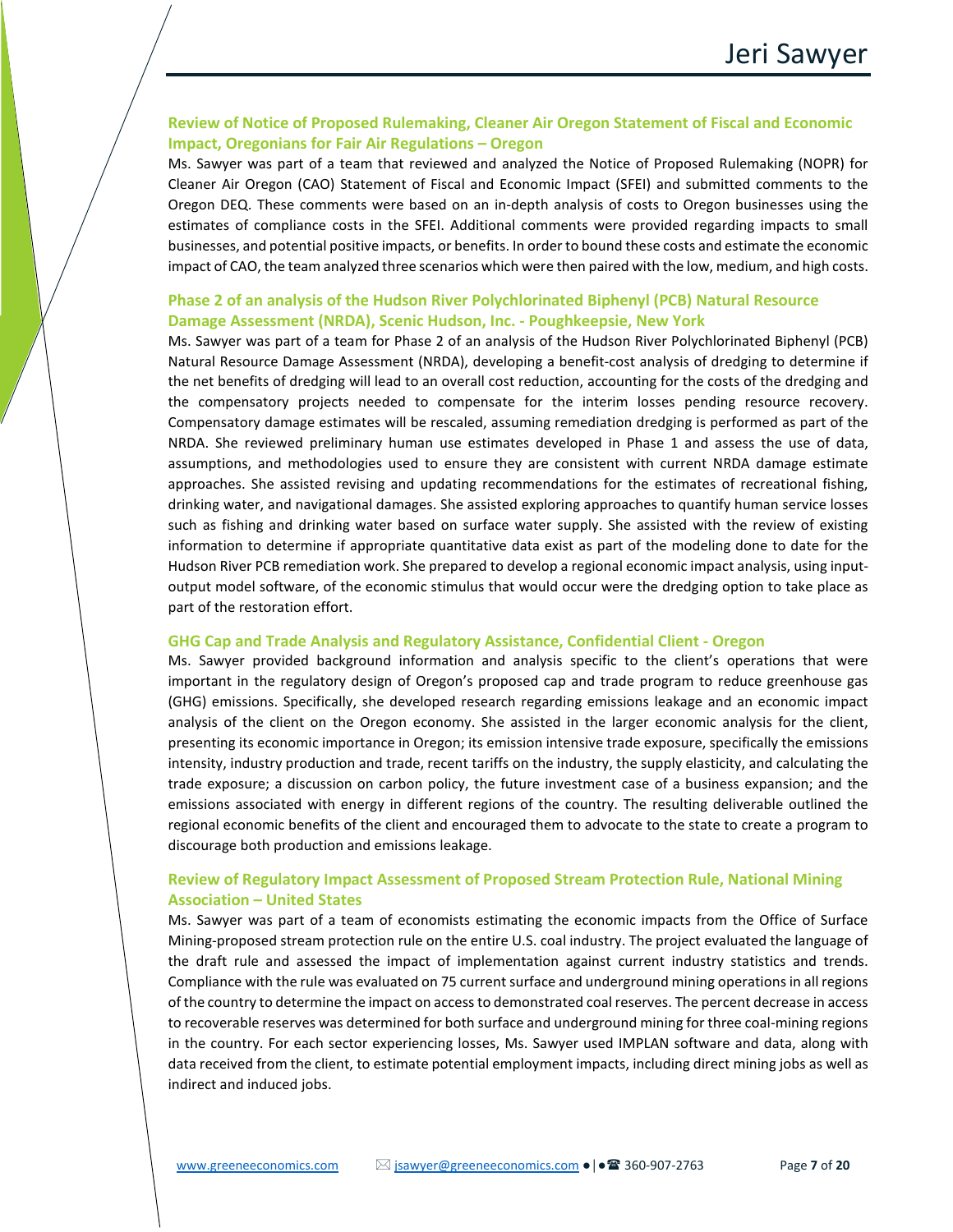## **Economic Analysis of Main Hawaiian Islands Insular False Killer Whales Critical Habitat Designation, National Marine Fisheries Service, Pacific Islands Regional Office's Protected Resources Division and Cardno – Hawaii**

Ms. Sawyer was part of a team analyzing the economic, socioeconomic, and other costs and benefits for the designation of critical habitat for the Main Hawaiian Islands insular false killer whales' (*Pseudorca crassidens*) distinct population segment under Section 4 of the Endangered Species Act. Section 4(b)(2) of the ESA requires NMFS to consider the economic and national security impacts, in addition to any other relevant impacts, of specifying any particular area as critical habitat. Specifically, the team provided draft and final economic reports focused on the economic impacts associated with the designation of critical habitat for the species. While assisting with the larger project, Ms. Sawyer was specifically responsible for the economic analysis relating to benefits and costs of existing and proposed energy projects. These projects included off-shore wind power projects as well as proposed off-shore wave energy projects. The report assisted NMFS in determining if the benefits of excluding any particular area outweigh the benefits of including that area in the potential critical habitat.

## **Regulatory Impact Review (RIR)/4(b)(2) Preparatory Assessment/Initial Regulatory Flexibility Act Analysis (IRFA) for the Critical Habitat Designation of Cook Inlet Beluga Whale, Alaska.**

Ms. Sawyer was part of a team identifying and analyzing the potential impacts to various land and water uses due to the proposed designation of critical habitat for the listed Cook Inlet Distinct Population Segment (DPS) of beluga whale (Delphinapterus leucas), Alaska. Ms. Sawyer was responsible for the analysis to assess the marine ecosystem services and measure the effects of the proposed designation on mining, transportation and other large-scale development/infrastructure projects, and wind, tidal and geothermal power development. The report also includes an environmental justice analysis to determine whether the proposed Cook Inlet beluga whale critical habit designation will have a disproportionate adverse impact on the Alaska Native tribes, corporations and villages, as well as on other minority and lower income groups. Further, the study analyzed the use and non-use benefits of the proposed critical habitat designation of Cook Inlet beluga whale in Alaska. Sources of potential benefits include, among others, subsistence fishing activities in Cook Inlet and subsistence hunting of Cook Inlet beluga whales by Alaska Native Corporations and communities.

## **Review of Regulatory Impact Assessment of Proposed Air Quality Regulation, American Petroleum Institute – Gulf of Mexico**

Ms. Sawyer was part of a team conducting a review of a regulatory impact assessment prepared by the Bureau of Ocean Energy Management for a proposed rule regarding air quality near offshore oil and natural gas production in the Gulf of Mexico. Ms. Sawyer developed cost calculations for various elements of the proposed rule, and critiqued the RIA prepared by BOEM in regard to its estimation of the proposed rule's cost and benefit impacts. Key deliverables included economic assessment for specific sector, geography, and state; evaluation of market mechanisms; cost benefit analysis; survey design; and review of the RIA.

#### **Bristol Bay Assessment, Pebble Partnership – Alaska**

Ms. Sawyer provided a detailed review of the socioeconomic components of a U.S. Environmental Protection Agency draft scientific study document, addressing likely effects of the Pebble Mine in Alaska on the Bristol Bay watershed and its natural resources. Specific review components included existing conditions and impact assessment of economics of ecological resources, and existing conditions and impact assessment of indigenous cultures.

## **Economic Analysis of Critical Habitat Designation for the Kootenai River Population of the White Sturgeon, Industrial Economics, Inc. – Montana**

Ms. Sawyer collaborated to conduct an economic analysis addressing the costs associated with listing the Kootenai River white sturgeon (*Acipenser transmontanus*) as endangered and designating critical habitat. The study provided guidance on the total and relative costs of designating areas as critical habitat. Ms. Sawyer focused on the power impacts related to the Libby Dam, located in Montana; collecting data; and analyzing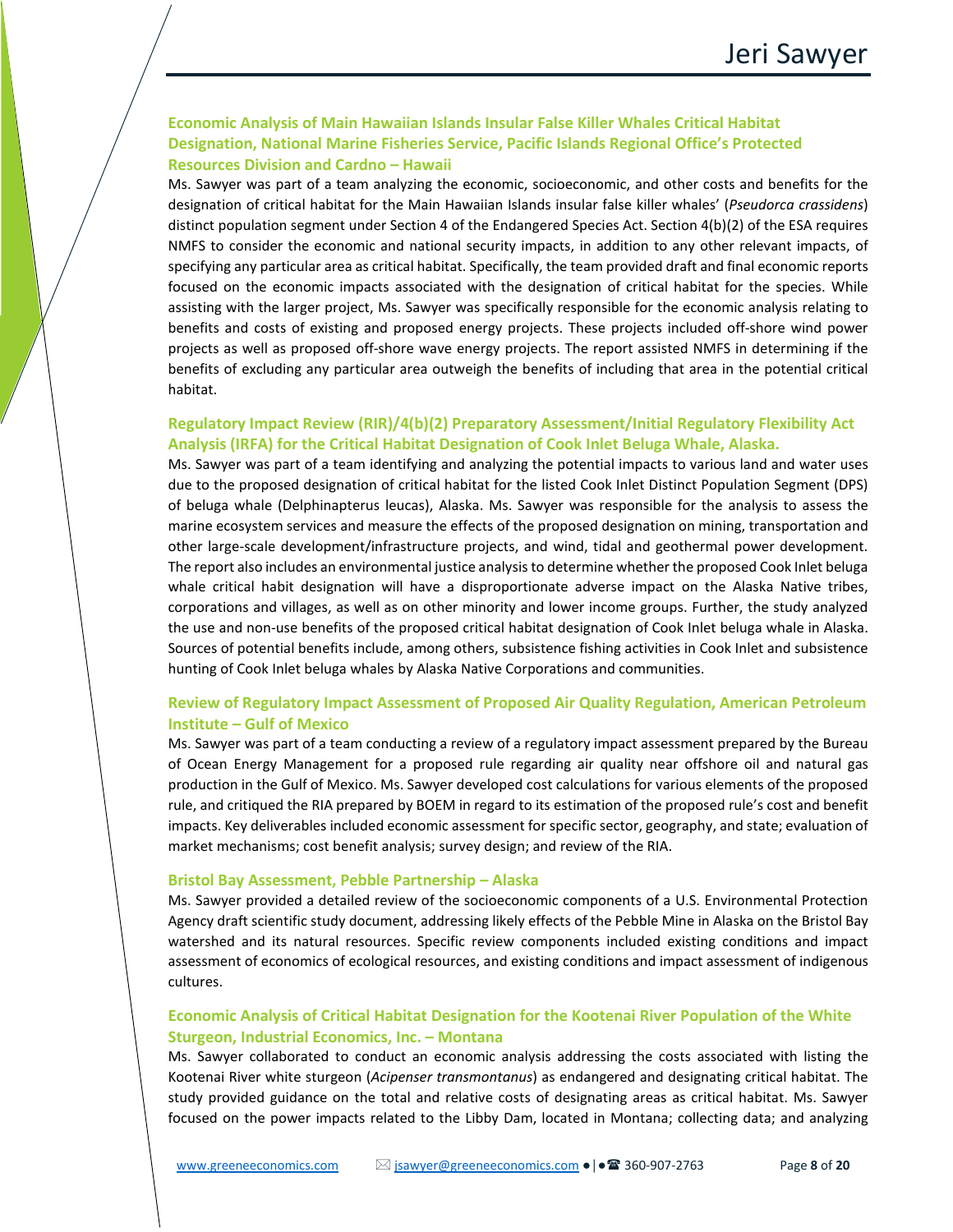retrospective and prospective costs. Ms. Sawyer developed a series of draft analyses and helped prepare the draft report for public review and comment. In addition, Ms. Sawyer prepared responses to the energy-related public comments.

## **Oil Transfer Rule Small Business Economic Impact Statement and Cost Benefit and Least Burdensome Analysis, Washington State Department of Ecology – Washington**

To support the rulemaking process of the Washington State Department of Ecology regarding transfer of oil within Washington State waters, Ms. Sawyer assisted in the completion of several economic analyses. Ms. Sawyer focused on the costs associated with changes in notification practices, "pre-booming" procedures, training, and spill prevention and response planning as they related to mid-sized facilities, called "Class 3 Facilities." Her analyses included telephone and personal interviews with the facilities' management, data gathering and management, and cost development. She also participated in the report preparation for the Class 3 Facilities.

## **Washington State Route 504 Feasibility Study, Washington State Department of Transportation and HDR, Engineering, Inc. – Cowlitz County, Washington**

This study evaluated the engineering, environmental, and economic feasibility of constructing an extension of State Route 504 beyond Mount St. Helens. Ms. Sawyer compiled baseline economic conditions for population, employment, and tourism. Her evaluation of economic impacts of selected alternatives included developing population and employment projections, as well as projecting travel impacts.

## **Population and Water Demand Forecasting**

## **Water Demand/Population Forecasting for Little Colorado River Basin, U.S. Department of Justice – Arizona and New Mexico**

Ms. Sawyer is the lead economist responsible for baseline population estimates and collection and assessment of additional population data to update existing population projection models. This population projection model is being used to forecast future domestic, commercial, municipal, and industrial water requirements for the Hopi Indian and Navajo Indian reservations in the Little Colorado River Basin, located in Arizona and New Mexico. This information supports litigation and negotiation efforts by providing a revised forecast to compare to the model used in the settlement agreement related to water right claims on behalf of these tribes.

## **San Juan River Basin Economic/Socioeconomic Analysis, U.S. Department of Justice – Arizona and New Mexico**

Ms. Sawyer estimated the baseline population and collected additional population data to develop a population projection model for the Navajo Indian Reservation in the San Juan River Basin, located in Arizona and New Mexico, to be used to forecast future domestic, commercial, municipal, and industrial water requirements. This information was used to compare model results to the model used in the settlement agreement related to water right claims on behalf of this Tribe.

## **Three Pueblos Population and Economic Analysis, U.S. Department of the Interior/Department of Justice – New Mexico**

Ms. Sawyer developed, prepared, and documented population projections for three pueblos in New Mexico to support the determination of future domestic, commercial, municipal, and industrial water requirements for each of the pueblos.

## **Future Water Requirements for Domestic, Commercial, Municipal, and Industrial Purposes on the Flathead Indian Reservation, U.S. Bureau of Reclamation, Upper Columbia Area Office– Montana**

Ms. Sawyer developed population forecast models for the determination of future domestic, commercial, municipal, and industrial requirements on the Flathead Indian Reservation in Montana. The results were included in an operational water model of the reservation and were used in negotiations for a water rights settlement among the Tribe, the State of Montana, and the federal government.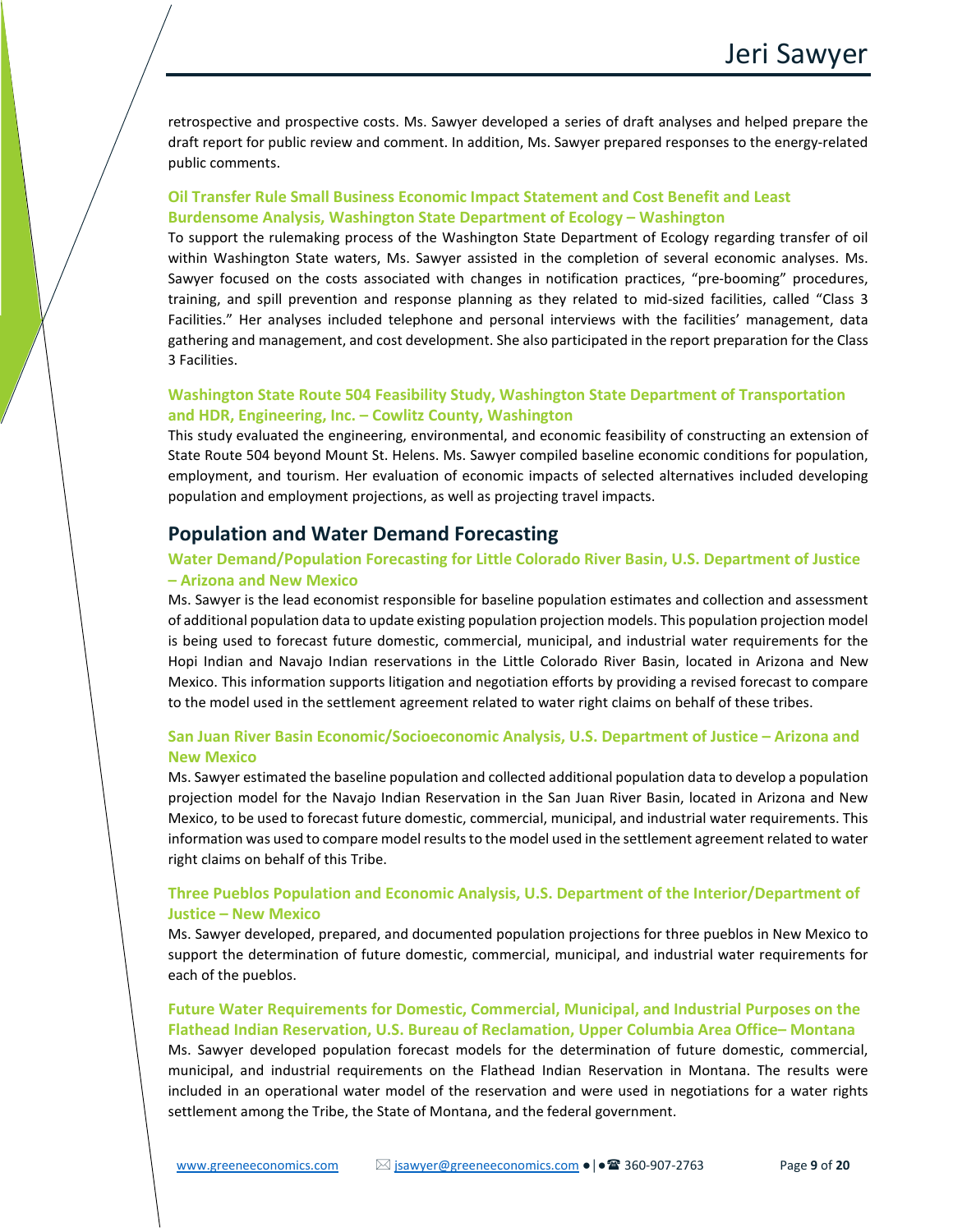## **Reserved Water Rights for the Duck Valley Indian Reservation, Bureau of Indian Affairs, Northwest Regional Office – Idaho and Nevada**

Ms. Sawyer provided input for an expert report on the domestic, commercial, municipal, and industrial water needs on the Duck Valley Indian Reservation. The work included developing a model and methodology to project the future population of the reservation. This information was developed to be used in litigation and negotiation related to water right claims on behalf of the Shoshone-Paiute Tribes of the Duck Valley Indian Reservation.

## **Reserved Water Rights for the Lummi Indian Reservation, Bureau of Indian Affairs, Northwest Regional Office –Bellingham, Washington**

Ms. Sawyer developed population projections for the reservation to the year 2100, including the development of models, methodology, and analysis, in order to estimate future domestic, commercial, and municipal water demand. This information was developed to be used in litigation and negotiation related to water right claims on behalf of the Tribe.

## **Reserved Water Rights for the Nez Perce Indian Reservation, Bureau of Indian Affairs, Northwest Regional Office – Idaho**

Ms. Sawyer developed population projection models, methodology, and analysis for use in estimating the future Indian population of the Nez Perce Reservation by river basin and water supply source. The results were combined with water use estimates to determine future water needs for domestic, commercial, and municipal purposes. This information was developed for use in litigation and negotiation related to water right claims on behalf of this Tribe.

## **Population Projections for Red River Valley Counties and Municipalities, 2000 through 2050, Bureau of Reclamation, Dakotas Area Office – North Dakota and Minnesota**

Ms. Sawyer developed 50-year population projections for the 20 counties and 40 municipalities in the Red River Valley of North Dakota and Minnesota. She developed interactive models derived from historical data from the U.S. Census Bureau, and assumptions about births, deaths, and net in- and out-migration for the region based on data from the US Census Bureau, the National Center for Health Statistics, and other state and local data sources.

## **Population Projections for Portland and Six Parks and Recreation Subareas, 2000 through 2020, Summary and Technical Documentation Reports, Portland Parks and Recreation – Portland, Oregon**

Ms. Sawyer developed population projections to the year 2020 for six subareas of the city of Portland to support parks and recreation planning. Projections incorporated total population changes, as well as changes segmented by age, race, and ethnicity. Ms. Sawyer assisted in the development of a technical report describing the methodology, which was submitted to the city. The forecast was to be used by the parks and recreation department to determine how best to meet the changing needs of the community.

## **Demographic Profile of the Soboba Indian Reservation, Bureau of Indian Affairs – Riverside County, California**

Ms. Sawyer assisted in the development of a demographic profile of the Soboba Indian Reservation, including a detailed analysis of migration to and from the reservation between 1990 and 2000. She integrated this information into projections of the Indian population of the reservation to the year 2050. The population forecast was used by other team members to estimate future housing needs on the reservation for the Soboba Band of Luiseño Indians.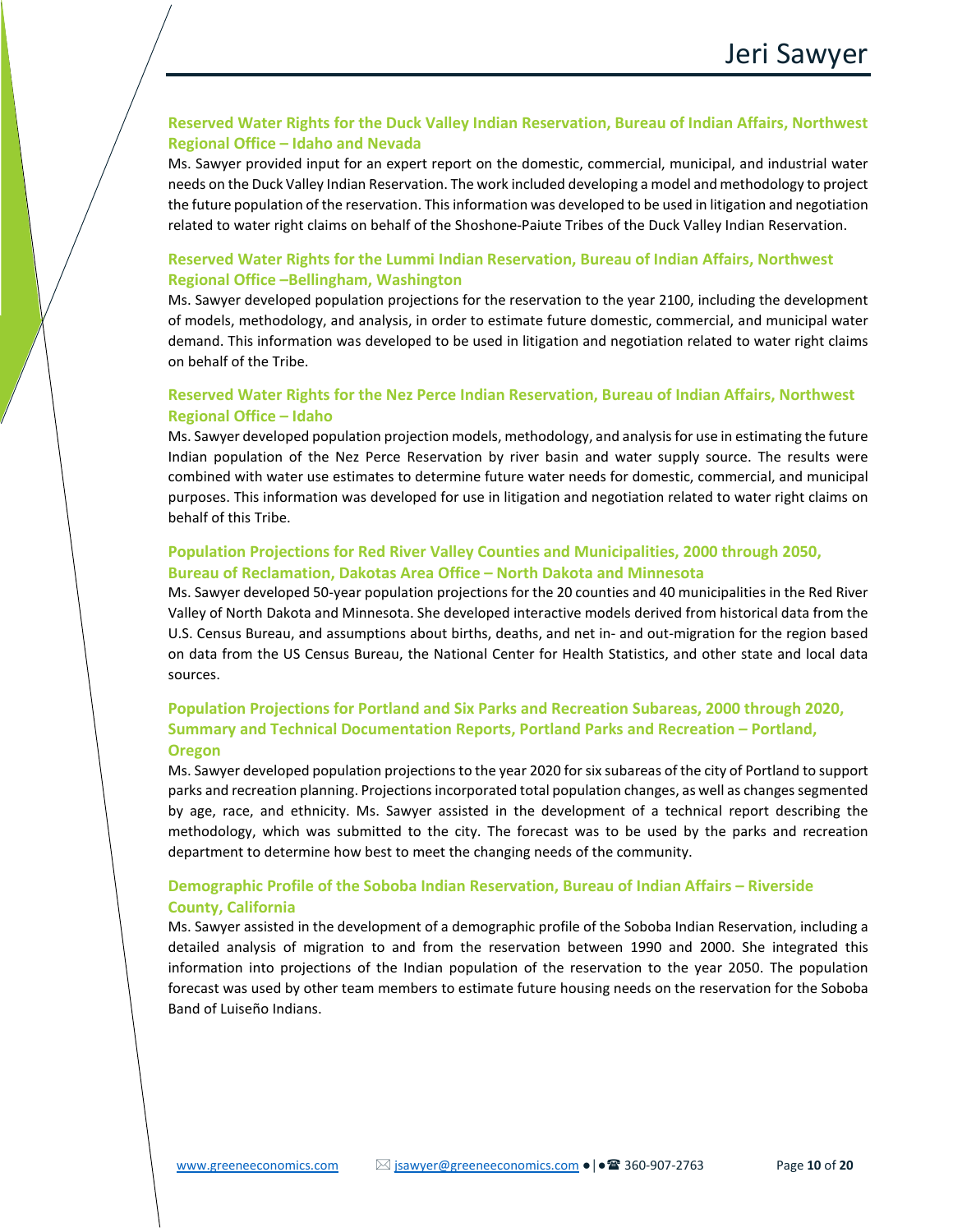# **Health Economics Analysis**

## **Economic Evaluation of Extension for Community Health Care Outcomes (ECHO) Support, Northwest Portland Area Indian Health Board – Portland, Oregon**

Ms. Sawyer is leading an economic evaluation of Northwest Portland Area Indian Health Board's (NPAIHB) Extension for Community Healthcare Outcomes (ECHO), a telehealth program that increases the ability of primary care physicians to treat chronic and complex illnesses across Indian Country. The study is being conducted to help NPAIHB better understand how and whether the investment in ECHO is providing the economic returns or benefits so that they can make decisions about on-going support and potential expansion of the program in IHS service areas. The study focuses on the benefits and costs of ECHO for Hepatitis C virus (HCV). She is responsible for coordinating with NPAIHB staff to collect patient health data, costs of screening for and treatment of HCV and associated health conditions, and demographic data for different clinic locations in the NPAIHB service area both before and after ECHO was established, using a data collection tool created in coordination with NPAIHB staff and an interview tool. They are currently creating models and a benefit cost analysis framework for the assessment of representative IHS clinics. The benefits of ECHO will be assessed and monetized by the team to develop a Benefit Cost Analysis for each of the locations data is collected and then applied to other locations. These results will be assessed, documented, and presented to the client.

#### **Economics of Tobacco Harm-Reduction Strategies, RAI Services – United States**

Ms. Sawyer led the economic analysis conducted to develop estimates of health care costs and savings related to tobacco harm-reduction strategies. This was a multiyear project in which she worked on the continued development and enhancement of a model to estimate changes in life tables related to changes in tobacco harm-reduction, housed in an Access database and with simplified Excel® output reporting.

#### **Development of Health Care Cost Wizard, Mercer Benefits Consultants –United States**

Ms. Sawyer completes an annual analysis of employer-based health benefit costs, updating a "benchmark wizard." Using survey data received from the client, the project team develops Statistical Analysis System models to analyze and predict the costs of various types of health care insurance programs, depending on the composition and needs of a specific business. Ms. Sawyer developed and annually updates a spreadsheet "benchmark wizard" so that costs can be predicted, assessed, and compared for each individual business or business type, based on the results of the SAS models and industry averages.

## **Water Resource Management**

## **Valuation of a Quarry, Based on Water Storage Potential, Lehigh Hanson, Frost Brown Todd, LLC – North Vernon, Indiana**

Ms. Sawyer was part of the team developing an analysis to appraise a quarry in Indiana for three different capacities: water storage potential, remaining mineral resources, and other uses such as a landfill. This quarry was the subject of condemnation proceedings for the purpose of constructing a highway. A nearby city was interested in using the quarry pit as a raw water storage facility in order to ensure sufficient future water supplies for the city. The appraisal of the property and its associated mineral rights and other potential uses was important in determining the overall value of the property in relation to its highest and best use. In addition, Ms. Sawyer developed a value for the property based on its potential as a landfill, using the least-cost-alternative method.

#### **Fall City Business District Wastewater Treatment Project, King County – Fall City, Washington**

Ms. Sawyer assisted in the guidance on three governance options to operate a new proposed Fall City (Washington) community sewer, a large on-site sewage system (LOSS), in order to move forward toward constructing and operating the new LOSS. These options included private options including an HOA, nonprofit organization, an LLC, or a corporation, a public entity such as a sewer district, or a phased approach that starts as an organization similar to an HOA and transitions to a sewer distract at a later time. Ms. Sawyer summarized the key themes related to the development of an HOA governance system in the technical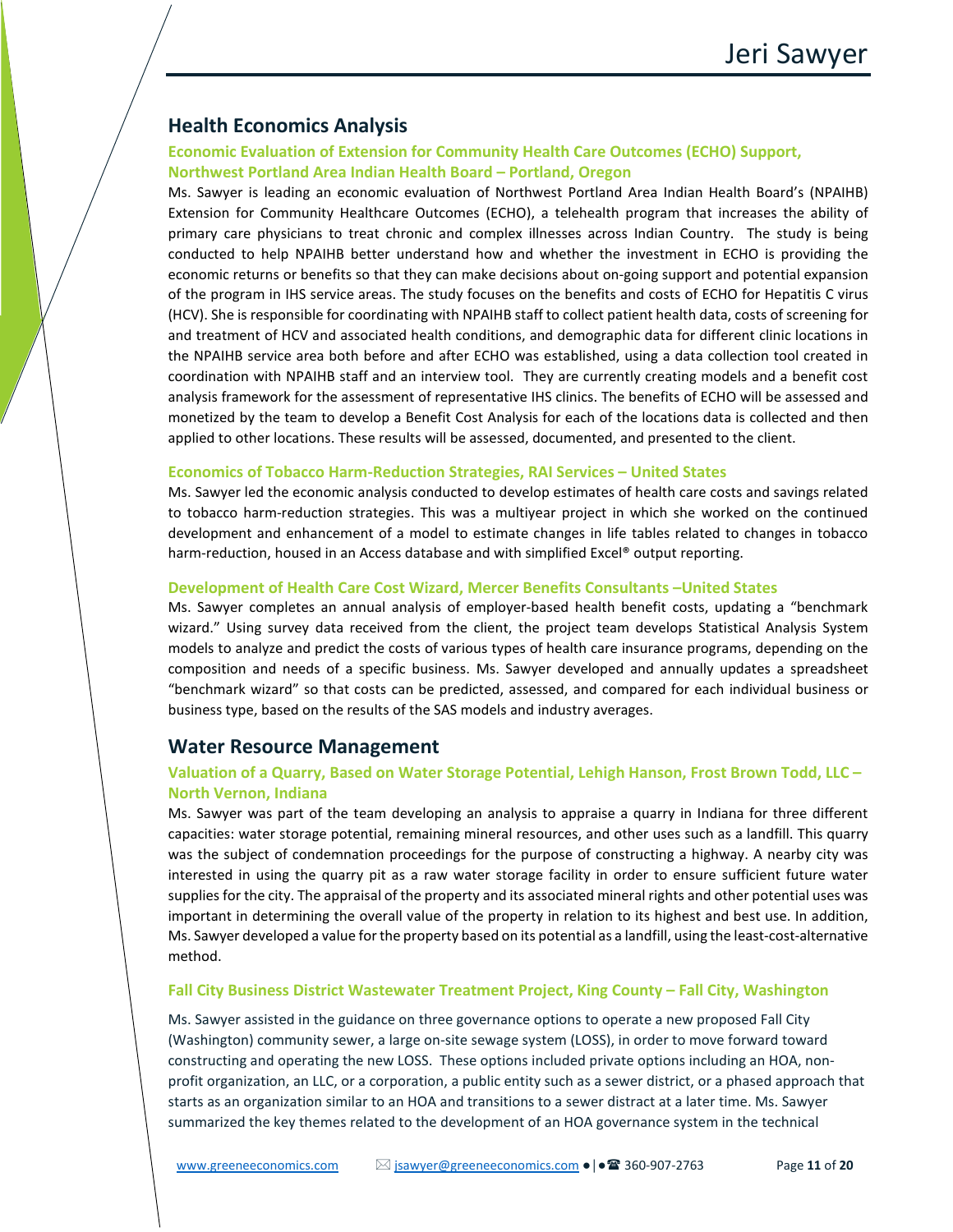memorandum to consider when selecting the Fall City community sewer governance structure. Ms. Sawyer also developed a pro forma analysis for the project in coordination with the Jacobs financial team, which included assessing all costs of the project over the first six years of the project. The costs were included in the rates development process. The costs over the first 6 years of the project were subtracted from the imputed rate revenue, resulting in the net revenues over the first 6 years of the project. This analysis was presented to the client and is currently under review. The project is ongoing.

#### **Water Supply Risks Associated with Facility Expansion, Confidential Client – Oklahoma**

Ms. Sawyer assisted a confidential client in identifying the water supply risks associated with expanding a facility in Oklahoma. The analysis included a review of how water is appropriated and managed at the current and potential new locations, all relevant state(s) laws and regulations governing authority over the water supply, water rights and water management, and interstate compacts and several agreements. The study also identified historical periods of low flows in the area and looked into the reasons behind these, including, but not limited to, dam management and droughts. The team reviewed standard practices for municipalities, agriculture, and industrial facilities facing drought conditions, and explored whether mandatory water rationing has a legal or traditional precedence. Specifically, Ms. Sawyer developed an analysis of regulation and water withdrawal restrictions of the large dam and reservoir system in the region, based on regulatory and policy research and an analysis of the historic flow rates downstream of these dams and reservoirs.

## **Assessment of Water Supply Security for Recreational Properties with High Water Use, Confidential Client – 16 U.S. States and Province of British Columbia, Canada**

Ms. Sawyer was on a team that assessed water supply security for 34 different recreational facilities in 16 different states across the U.S. Tasks involved evaluating the legal conditions surrounding water allocation in each state and assessing the specific agreement surrounding water in each of the facilities. A score of 1 to 5 was assigned to each property, depending on the certainty of policy going forward as well as on the availability of data. The study identified the risks (potential and actual) associated with water supply at the facilities and assigned water security scores to the properties. The water security scores reflected current water use, availability of alternatives for water use, relevant laws and regulations, governing authority for water supply, drought and changing weather patterns, and facility expansions. Specifically, Ms. Sawyer was responsible to evaluate the risks (potential and actual) associated with water supply atski and mountain facilities. She assisted with forecasting trends in water availability, given changing climatic conditions, economic growth, population growth, facility growth, regulatory changes, and instituted or planned drought restrictions.

#### **Valsetz Water Storage Project, Polk County – Polk County, Oregon**

Ms. Sawyer provided economic support for a feasibility study examining the potential construction of a water storage facility that would capture water in the headwaters of the Oregon coastal range, as well as an interbasin transfer of water into the Willamette Valley. The feasibility study assessed current and future water demands and determined whether each of the three different project options, based on dam and reservoir size, would meet future water needs. The study evaluated expected physical and chemical water quality parameters in the reservoir and downstream of the dam, and potential impacts on terrestrial and aquatic resources and cultural/historical resources. Additionally, a preliminary assessment of potential hazardous wastes on the property was completed. The results were used to assess the feasibility of constructing the facility, factoring in the public need; environmental effects, including those to fisheries; and regulatory risk. As a follow-up to this study, the team also completed a rapid assessment of the potential construction of a water storage project in an adjacent basin at a location where no fish were present.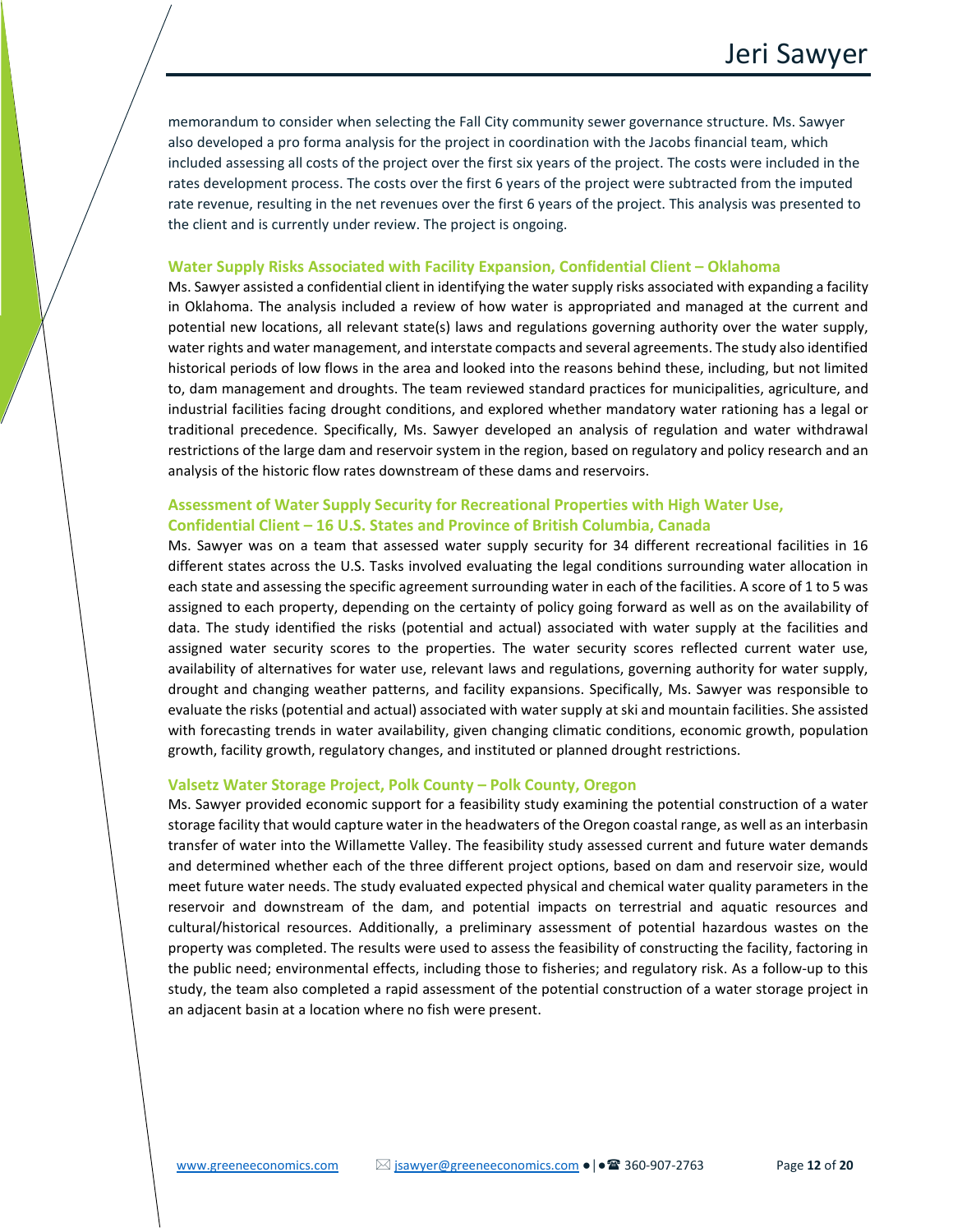# **Benefit Costs Analysis**

## **Energy Outlook Review Supporting Oil I the Sea IV for National Academies of Sciences, Engineering, and Medicine - Washington, DC**

Ms. Sawyer was part of the team to conduct a review of the historic and projected future energy trends in support of a new study titled, Oil in the Sea IV: Inputs, Fates, and Effects. Specifically, she reviewed information on the production and consumption of fossil fuel hydrocarbons. She developed projections for hydrocarbon production and consumption for the period between 2020 and 2050 for current trends. Another team member developed projections under two additional scenarios: partial decarbonization and full decarbonization. The projections employed energy forecasts from the International Energy Administration (IEA), the Energy Information Administration (EIA), American Bureau of Shipping (ABS) and those developed by Greene Economics. The review assisted the Oil in the Sea IV research committee in understanding the range of potential decarbonization pathways in the future, and therefore better understand and analyze the potential inputs, fates, and effects of marine transportation of hydrocarbons. The results demonstrated that a rapid global effort will be necessary to achieve the goals of Net Zero emissions by 2050.

## **Phase 2 of an analysis of the Hudson River Polychlorinated Biphenyl (PCB) Natural Resource Damage Assessment (NRDA), Scenic Hudson, Inc. - Poughkeepsie, New York**

Ms. Sawyer is part of a team for Phase 2 of an analysis of the Hudson River Polychlorinated Biphenyl (PCB) Natural Resource Damage Assessment (NRDA), developing a benefit-cost analysis of dredging to determine if the net benefits of dredging will lead to an overall cost reduction, accounting for the costs of the dredging and the compensatory projects needed to compensate for the interim losses pending resource recovery. Compensatory damage estimates will be rescaled, assuming remediation dredging is performed as part of the NRDA. She will review preliminary human use estimates developed in Phase 1 and assess the use of data, assumptions, and methodologies used to ensure they are consistent with current NRDA damage estimate approaches. She will assist revising or updating recommendations for the estimates of recreational fishing, drinking water, and navigational damages. She will assist exploring approaches to quantify human service losses such as fishing and drinking water based on surface water supply. She will assist with the review of existing information to determine if appropriate quantitative data exist as part of the modeling done to date for the Hudson River PCB remediation work. She will develop a regional economic impact analysis, using input-output model software, of the economic stimulus that would occur were the dredging option to take place as part of the restoration effort.

#### **Environmental Sustainability Plan, Cascadia Consulting Group and City of Redmond – Washington**

Ms. Sawyer was on a team that provided expertise in conducting financial analysis to support identification and prioritization of sustainability needs and opportunities of shortlisted actions, including an assessment of how much the action may cost over what timeframe, who would have to pay, and what funding would be available to support it. The team reviewed and provided economic analysis input on other aspects of the Environmental Sustainability Action Plan (ESAP). Specifically, the team estimated the economic variables and outcomes associated with identified actions in the ESAP. Essentially, the analysis assessed the potential of ESAP implementation to meet regional and established targets. These estimations were visualized in a "wedge analysis" that depicted a high-level estimate of how much the actions will collectively contribute towards meeting the city's communitywide goals and targets. The analysis was organized by strategy "bundles", including: Cleaner Electricity; Reduced Building Energy Demand; Residential Fuel Switching; Fewer Passenger Vehicle Miles Traveled; Increased Passenger Vehicle Fuel Efficiency; Improved Solid Waste & Materials Management; Increased Tree Canopy Cover; Enhanced Natural Drainage Systems; Increased Habitat Quality and Accessibility; Reduced Potable Water Use; Enhanced Stormwater Retrofit for Flow and Quality. These bundles represented key areas for reducing Redmond's environmental impact. MS. Sawyer was primarily responsible for the analysis related to the Cleaner Electricity; Reduced Building Energy Demand; Residential Fuel Switching; and Improved Solid Waste & Materials Management bundles and assisted with other bundles as well. The analysis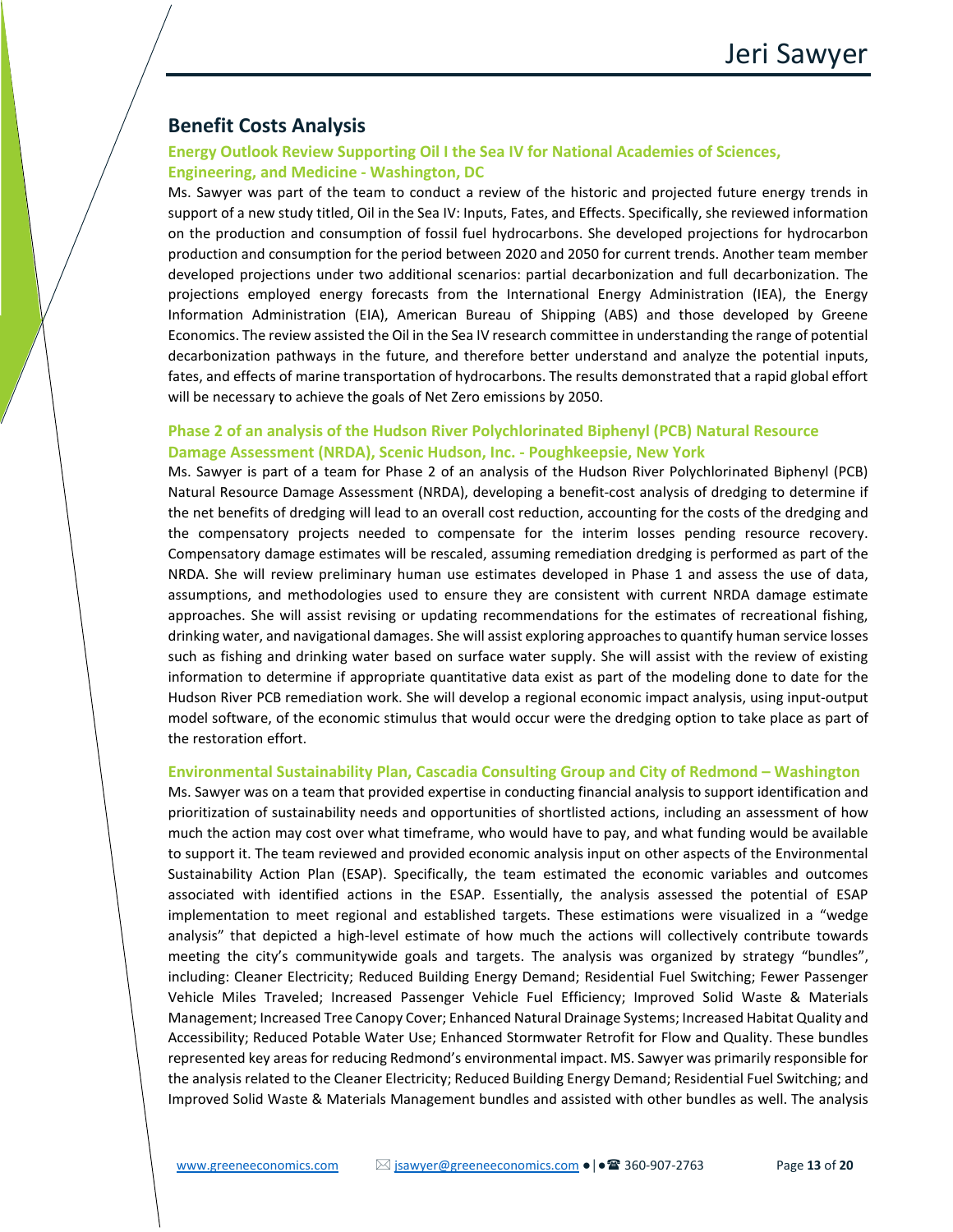was conducted to 2050 using three scenarios: Business-As-Usual; External Factors; and ESAP Actions. The findings identified the greenhouse gas emissions savings by strategy and bundle.

#### **Forecasting Electric Truck Purchases based on Incentives, Highland Fairview – California**

Ms. Sawyer developed a model to show how incentives, such as financial purchase subsidies and charging infrastructure, are expected to accelerate the conversion to ETs in commercial fleets in southern California. Components of the model include the cost of ownership and operation, battery ranges, longevity of trucks, and concerns about access to charging infrastructure, government regulation, as well as environmental awareness and social perceptions. The analysis was used in negotiations with the California Air Resources Board (CARB) surrounding potential GHG mitigation for proposed construction and operation of the World Logistics Center in Moreno Valley, California.

## **Effect of Policy Tools for Encouraging Electric Vehicle Adoption, Newhall Ranch – Santa Clarita, California**

Ms. Sawyer conducted a review of literature pertaining to policies encouraging the adoption of electric vehicles and created a forecasting model for the impact of different policy tools on electric vehicle adoption in a new residential community in California.

## **Benefits and Costs of Nature-Based Adaptation to Climate Change, The Nature Conservancy – Ventura County, California**

Ms. Sawyer developed a large database to be used in the analysis of costs and benefits related to nature-based adaption to climate change. For this study, all economic costs and benefits of adaptation alternatives for Ventura County were developed, including changes in the ecosystem service levels. Flood and hazard damages, including damages to public infrastructure, privately owned structures (business and residential), and agriculture, were evaluated for over 31,000 parcels in a Geographic Information Systems database. Ms. Sawyer assisted in the development of an interactive sensitivity analysis tool to vary assumptions to determine sensitivity of benefits and costs. The team worked closely with stakeholders representing city governments, state agencies, emergency managers, and the U.S. Navy.

#### **Benefits and Costs of Proposed Arctic Regulations, Shell Alaska Venture – Alaska**

The Office of Information and Regulatory Affairs, a division of the Office of Management and Budget, was tasked with the review of new rules promulgated by regulatory agencies. Ms. Sawyer was part of the team that prepared a benefit-cost analysis of three elements of the proposed rule having to do with additional security surrounding oil spill response. Benefits were estimated by using spill probabilities and reduced risk of harm to the ecosystem services provided by the natural environment. The team also analyzed the degree to which the proposed arctic regulations were consistent with international arctic regulatory trends.

## **Agricultural Economic Analysis**

## **Assessment of Small Farms Programming at Washington State University, Washington State University – Pullman, Washington**

Ms. Sawyer provided support to WSU in the assessment of its Small Farms Program. The work involved quickly gathering the necessary information through telephone interviews with core WSU SFP staff and conducting surveys of other people who have worked or were working with the SFP (approximately 300), using Survey Monkey, an online survey tool. Survey questions were developed in consultation with the Small Farms Team. Survey participation was increased through a concerted communication effort. Ms. Sawyer led preparation of the final report with draft recommendations for a five-year vision. Throughout the entire process, Ms. Sawyer communicated with the SFP staff members to integrate alternative approaches and ideas to better meet project goals.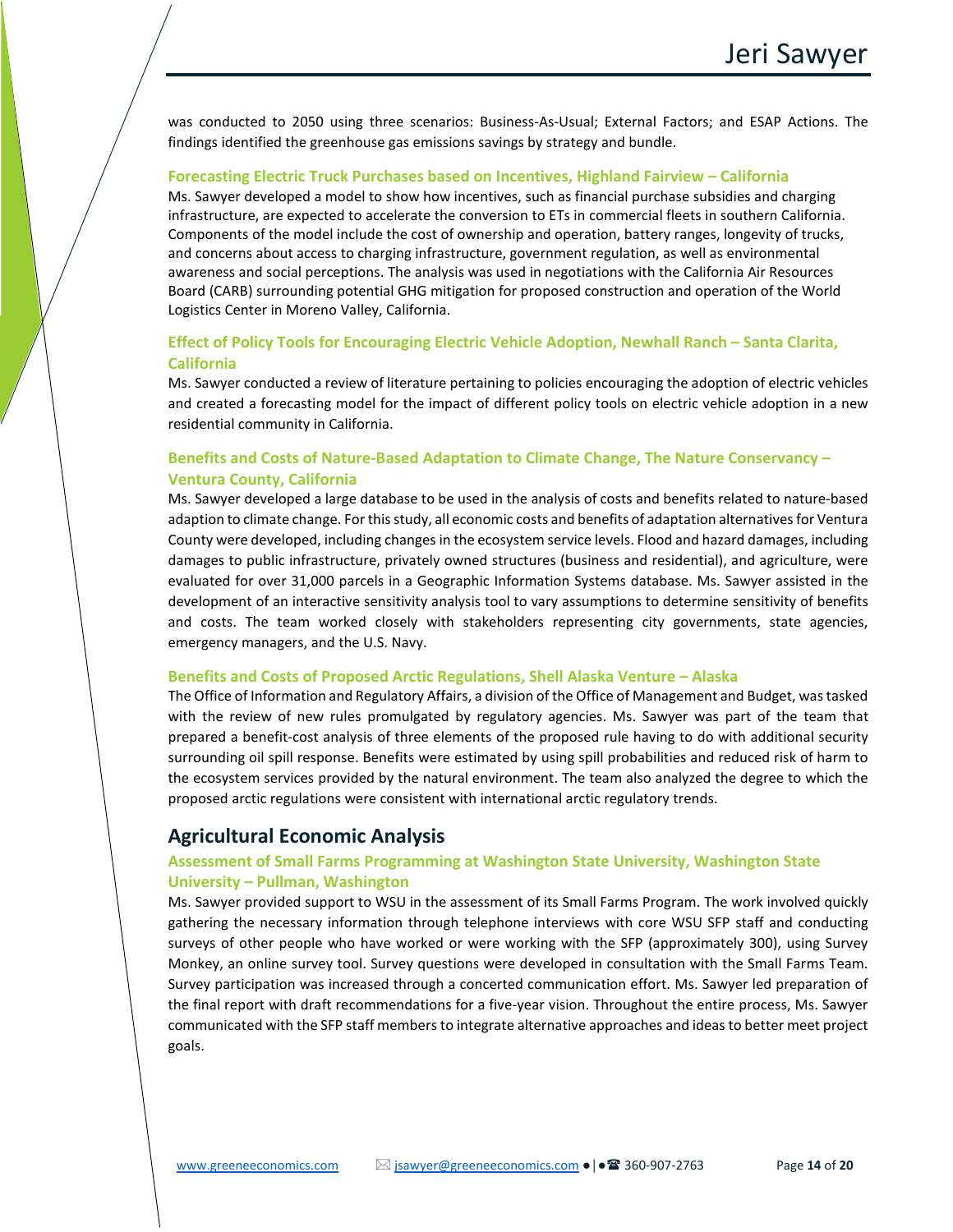## **Economic Analysis of Increasing Use of Compost on Food Crops, Portland Metro – Portland, Oregon**

Ms. Sawyer led a team providing economic analysis for a study of the potential for increasing compost use on food crops. The analysis investigated the potential for increasing food growers' compost use by identifying barriers to market penetration, education, and knowledge; and specific requirements in nutrients and quality that may not have been met at the time of the study. Ms. Sawyer incorporated a market overview of compost supply and demand along with illustrated areas where demand may increase. In addition, she led a review of the financial impact of compost in terms of costs and revenues to local food growers. The analysis included an assessment of the existing supply of compost, both in quantity and type, and the potential for increasing the supply, conducted through interviews with compost processors and analysis of the existing data. It also included an assessment of current demand for compost for food crops and a demand forecast for the use of compost, developed through interviews with farmers in the study area as well as farmers with established compost use outside the study area.

#### **Global Resource Issues Related to Berry Production, Driscoll's Berries – Worldwide**

Ms. Sawyer conducted an environmental scan for a global berry producer, evaluating the risks and challenges associated with global access to labor over the next 15 to 20 years. Ms. Sawyer reviewed global forecasts for labor availability and analyzed how changing access might influence decisions to invest in areas throughout the world. Results were used by the firm in developing long-range business strategies.

#### **Corn Variation Coexistence White Paper, Monsanto – United States**

Ms. Sawyer assisted in conducting research and developing the resulting white paper regarding the coexistence of various corn types (e.g., conventional, organic, and biotechnology corn), including markets for, prices of, regulations of, and stewardship practices for these types of corn.

#### **White Mountain Apache Water Use Claim Study, Bureau of Indian Affairs – Arizona**

Ms. Sawyer provided agricultural economic analysis for potential agricultural enterprises related to irrigation needs and water use claims. This analysis included the development of an organic beef enterprise budget and market analysis, and a preliminary analysis of a startup organic dairy enterprise for the White Mountain Apache Indian Tribe on the Fort Apache Reservation in Arizona.

## **Comprehensive Water Management Plan Study for the Duckwater Shoshone Indian Reservation, Bureau of Indian Affairs – Nevada**

Ms. Sawyer led the effort to develop a comprehensive water management plan for the Duckwater Shoshone Indian Reservation in Nevada, overseeing and coordinating work of staff and subcontractors from a wide variety of disciplines, including hydrology, engineering, and legal analysis. In addition to her project management duties, she conducted the agricultural economics analysis for the project, focusing primarily on hay and cattle production.

## **Recreation**

## **Phase 2 of an analysis of the Hudson River Polychlorinated Biphenyl (PCB) Natural Resource Damage Assessment (NRDA), Scenic Hudson, Inc. - Poughkeepsie, New York**

Ms. Sawyer is part of a team for Phase 2 of an analysis of the Hudson River Polychlorinated Biphenyl (PCB) Natural Resource Damage Assessment (NRDA), developing a benefit-cost analysis of dredging to determine if the net benefits of dredging will lead to an overall cost reduction, accounting for the costs of the dredging and the compensatory projects needed to compensate for the interim losses pending resource recovery. Compensatory damage estimates will be rescaled, assuming remediation dredging is performed as part of the NRDA. She reviewed preliminary human use estimates developed in Phase 1 and assessed the use of data, assumptions, and methodologies used to ensure they were consistent with current NRDA damage estimate approaches. She assisted revising and updating recommendations for the estimates of recreational fishing. She assisted exploring approaches to quantify human service losses of recreational fishing. She reviewed existing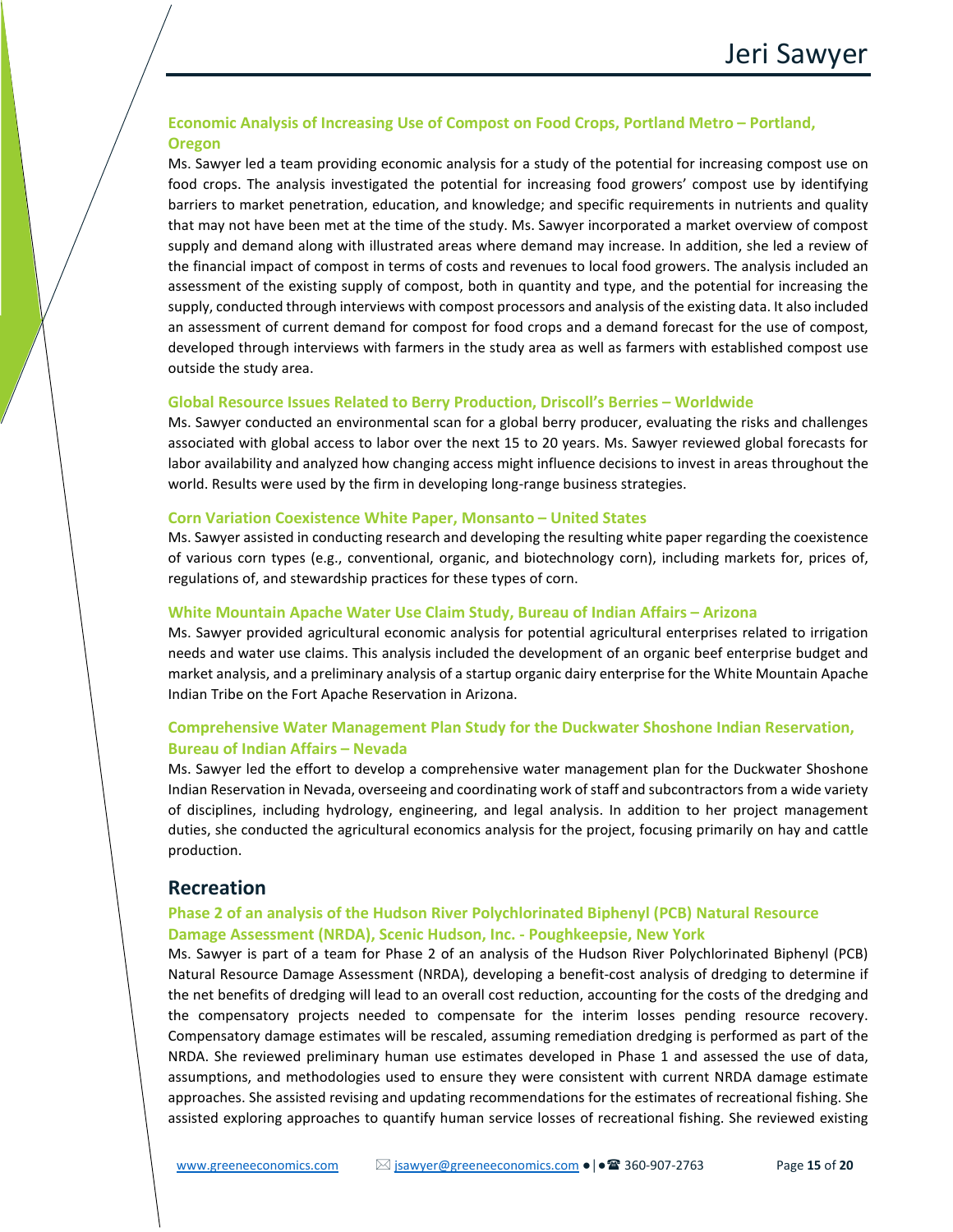information to determine if appropriate quantitative data exist as part of the modeling done to date for the Hudson River PCB remediation work. She will develop a regional economic impact analysis, using input-output model software, of the economic stimulus that would occur were the dredging option to take place as part of the restoration effort.

## **Recreational Needs Assessment, Enloe Dam Hydroelectric License Application Process - Okanogan County, Washington**

Ms. Sawyer helped develop a recreational needs assessment for the Enloe Dam relicensing process. The work involved projecting recreational needs for the next 30 years and evaluating the capacity of the project to mitigate recreational demand. Trends in recreational participation, based on national, state, and county research, were developed for the County. Local stakeholders were interviewed to validate the results. Specifically she assessed the existing inventory and assisted in the recreational needs projection.

#### **Human Use Services Information System, Arnold and Porter – United States**

Ms. Sawyer assisted in the development of a Web-based information management system that compiles, evaluates, and facilitates access to publicly available data, reports, articles, and geospatial information related to baseline ecological and human use of ecosystem services related to a large water body.

## **Planning Strategies for Revenue Enhancement on the Valles Caldera National Preserve, Valles Caldera Trust – New Mexico**

Ms. Sawyer assisted with a business plan for the Valles Caldera National Preserve in New Mexico. Specifically, Ms. Sawyer performed research and evaluation of a variety of recreational ventures for the preserve, including an equestrian center, equestrian trails, and a horse campground. She also assisted in the development of an interactive financial model to be used for planning purposes. The model allows board members and preserve staff to adjust model assumptions to see impacts on future cost and return projections.

## **Pelican Butte Ski Area Master Plan Environmental Impact Statement: Alpine Skiing Market Analysis, U.S. Department of Agriculture, Forest Service – Pacific Northwest Region, Oregon**

The overall project evaluated the potential market for downhill skiing at the proposed Pelican Butte Ski Area in southern Oregon. Ms. Sawyer was responsible for population projections by county and age cohort, skier demand analysis, and other economic analysis. She projected population by age cohort in the local and regional market areas, and projected potential participation by selected age cohorts for counties in the market area. She also completed an analysis of the allocation of potential skiers to ski areas in and outside the market area.

## **Energy Economic Analysis / Federal Energy Regulatory Commission**

#### **Economic Analysis of Proposed Hydroelectric Project, Haines Borough – Haines Borough, AK**

Ms. Sawyer provided economic analysis for a proposed hydroelectric project on Excursion Inlet in Haines Borough, Alaska. The first phase of the project involved a preliminary fish habitat study. The second phase of the project focused on a reconnaissance of: resources identification and analysis; land use, permitting, and environmental analysis; preliminary engineering design and costs analysis; cost of energy and market analysis; and a simple economic analysis. Ms. Sawyer developed costs and energy benefits of the project and a payback analysis. She researched, compiled, and analyzed economic data regarding the project and the project area to determine potential impacts to the surrounding community.

## **Enloe Dam FERC Hydroelectric Dam Relicensing and Energy Analysis, Okanogan Public Utility District – Okanogan County, Washington**

Ms. Sawyer provided economic and socioeconomic analysis for the Enloe Dam FERC licensing process. She developed the power economics and socioeconomic sections of the license application. Specifically, she collected, compiled, and analyzed power cost and revenue data, and developed a socioeconomic impact analysis of the project.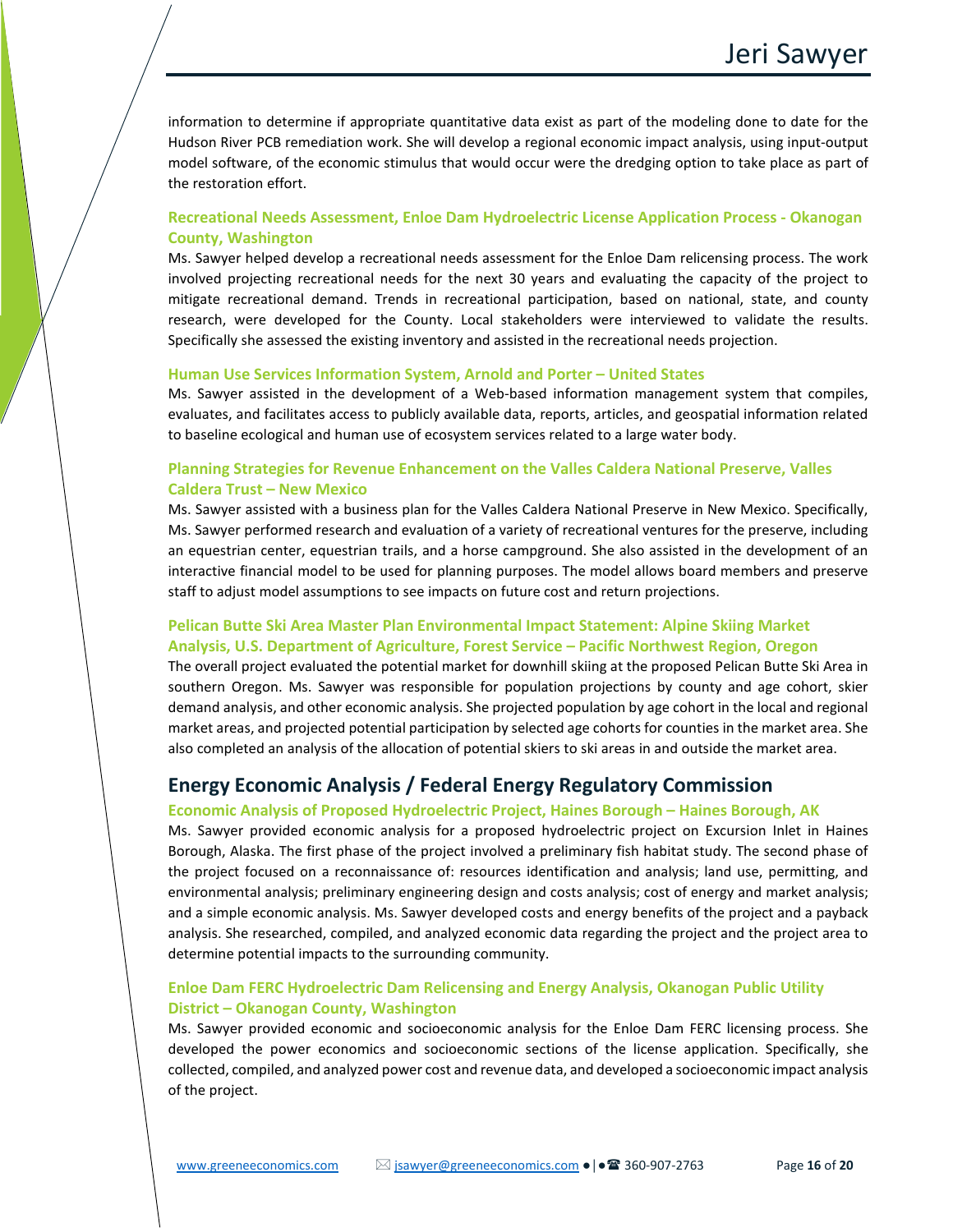## **Economic and Energy Analysis for Proposed 230-KV Transmission Line and Wind Project, Harney Electric Cooperative & Columbia Energy Partners – Harney County, Oregon**

Ms. Sawyer provided economic and energy analysis relating to a proposed transmission line right-of-way to connect a wind power project to the existing power grid in Harney County, Oregon. The preferred ROW path crossed national wildlife refuge lands that are under the general management plan direction of the U.S. Fish and Wildlife Service and the Bureau of Land Management.

## **Pelton Dam FERC Hydroelectric Dam Relicensing, U.S. Department of Interior, Bureau of Indian Affairs – Jefferson County, Oregon**

Ms. Sawyer served as project manager and provided technical analytical support on economics, recreation and land use, and database and document management to protect the trust resources of the Warm Springs Indian Reservation. She was responsible for oversight and coordination of staff and subcontractors performing studies for a wide variety of disciplines, including fisheries, terrestrial resources, power engineering, water quality and hydrology, cultural resources, and Geographic Information Systems. She also developed a methodology and price calculations for the sale of allotted reservation land used in the production of power to the licensees.

## **Similkameen River Proposed Hydroelectric Project FERC Study, Okanogan Public Utility District – Okanogan County, Washington**

Ms. Sawyer provided economic and flooding analysis for the proposed Similkameen River hydroelectric project FERC study for the license applicant. She developed the power economics and flooding impact analyses through collection, compilation, and analysis of county tax data. She was also responsible for developing a socioeconomic impact analysis of the project.

## **St. Lawrence River/FDR Power Project FERC Relicensing Study, U.S. Department of the Interior/Bureau of Indian Affairs – Franklin County, New York**

Ms. Sawyer was responsible for oversight and coordination of the work of subcontractors from a wide variety of disciplines in the FERC relicensing studies for the St. Lawrence/FDR Project in New York, for which Section 10(a) recommendations were submitted. She was responsible for the overall project management and technical support to the Bureau of Indian Affairs in economics, recreation and land use, and database and document management. She coordinated the work of subcontractors performing studies for fisheries, terrestrial resources, power engineering, water quality and hydrology, and cultural resources. Deliverables focused on the protection of the trust resources of the St. Regis Mohawk Tribe Reservation.

#### **Friant Power Authority Impacts, Friant Power Authority – San Joaquin Valley, California**

Ms. Sawyer provided technical support and analysis of the impacts to the Friant Power Authority from various alternative flow regimes of the San Joaquin River. The Friant project consists of three generators, one on each of the following: the Madera Canal, the Friant-Kern Canal, and the San Joaquin river outlet of the Friant Dam. Ms. Sawyer analyzed the proposed reductions in flow through the two canals as applicable to the Friant Power Authority as a whole as well as to its member districts. Power generation impacts to the three power facilities and financial impacts to the Friant Power Authority, its eight-member water, irrigation, and municipal utility districts, as well as the final consumers in the region, were included in the analysis.

## **Annual Charges Related to Wisconsin River Headwaters Hydroelectric Project FERC Application, Bureau of Indian Affairs, Minneapolis Area Office – Gogebic County, Michigan**

Ms. Sawyer developed recommendations for Section 10(e) annual charges to be paid to the Lac Vieux Desert Band of the Lake Superior Chippewa Tribe. She conducted a study on the Lac Vieux Desert Indian Reservation in northern Michigan to determine the amount and value of reservation land flooded by the headwaters of the hydroelectric project.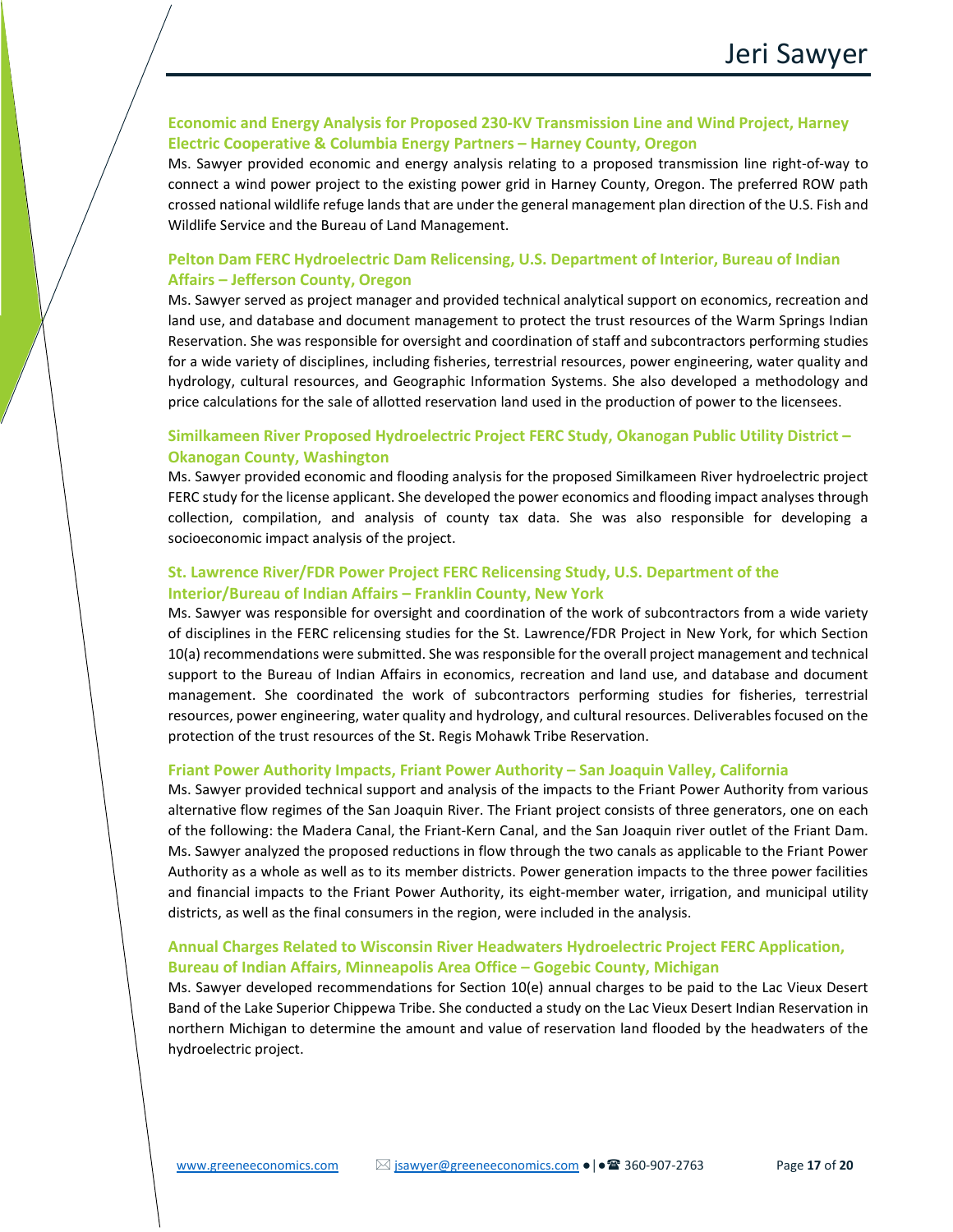## **Licensing Conditions and Annual Charges Related to Cushman Hydroelectric Project FERC Application, U.S. Department of the Interior/Bureau of Indian Affairs – Mason County, Washington**

Ms. Sawyer was responsible for overseeing and coordinating the work of subcontractors from a wide variety of disciplines and providing economic analysis for the multiyear Cushman Hydroelectric Project FERC relicensing. She coordinated the development of Section 4(e) conditions and developed the recommended 10(e) annual charges for the relicensing of the Cushman Hydroelectric Project, which impacts the Skokomish Indian Reservation in western Washington. As project manager, she coordinated the work of six subconsultant firms, including experts in fisheries, hydrology, power engineering, geology, sediment transport, wetlands, wildlife, and cultural resources, to address project impacts, including loss of fish habitat and fish passage, flooding, changes in groundwater, changes in wetland and wetland habitat, and impacts on cultural resources.

## **West Enfield Hydroelectric Project Operations Modification Assessment, U.S. Department of the Interior/Bureau of Indian Affairs – Penobscot County, Maine**

Ms. Sawyer was responsible for overseeing and coordinating the work of subcontractors from several disciplines. This study evaluated the potential impacts of a proposal to raise the dam at the West Enfield Project (FERC Project No. 2600) in Maine, which could cause further flooding of lands of the Penobscot Indian Nation. Based on information provided by Geographic Information Systems analysts, including the identification and quantification of additional lands and habitat that could potentially be flooded by a rise of 1 foot or 2 feet in the pool level, Ms. Sawyer developed an annual charge for the flooded lands to be paid to the Penobscot Indian Nation and made recommendations to the Bureau of Indian Affairs.

## **Box Canyon Hydroelectric Project Relicensing, U.S. Department of the Interior/Bureau of Indian Affairs – Pend Oreille County, Washington**

Ms. Sawyer provided technical support to the Bureau of Indian Affairs and the Department of the Interior in developing recommendations for Section 10(e) annual charges to be paid to the Kalispell Tribe for the relicensing of Pend Oreille Public Utility District's Box Canyon FERC Hydroelectric Project lands located on the Tribe's reservation. This included economic analysis related to the costs of the project and alternative sources of electric power for the PUD, as well as determining the appropriate methodology to be used in the calculation.

## **Priest Rapids-Wanapum FERC Hydroelectric Project Relicensing Study, PacifiCorp and the Yakama Nation – Washington**

Ms. Sawyer provided technical analytical support to the client in the areas of power economics and agricultural benefits. She served on a technical subcommittee assisting in the development of an initial consultation document in preparation for compiling a draft license application.

## **Socioeconomic Base Study Report for the Spokane River Hydroelectric Project Relicensing, Avista Corp. – Spokane, Washington**

Ms. Sawyer served as project manager, leading a team of economists conducting a socioeconomic base study for the economic region surrounding the Spokane River Hydroelectric Project. The base study, part of the FERC relicensing process, focused on the project's ties to the community, lake and river recreation, jobs, income, and related industrial and retail business.

## **Review of Training Manual on Economic Analysis of FERC Hydroelectric Relicensing, and Conducting Training, Industrial Economics, Inc. – United States**

As a subcontractor, Ms. Sawyer provided training support on applied economics issues in FERC relicensing through a review of training materials and participation in a training session on economic analysis for hydropower project relicensing for the U.S. Fish and Wildlife Service. She performed a review and provided comments on the training manual, *Economic Analysis for Hydropower Project Relicensing: Guidance and Alternative Methods*, prepared under contract with the USFWS. The primary focus of the review was the practical applicability of the methods described in the report to hydroelectric relicensing projects. Ms. Sawyer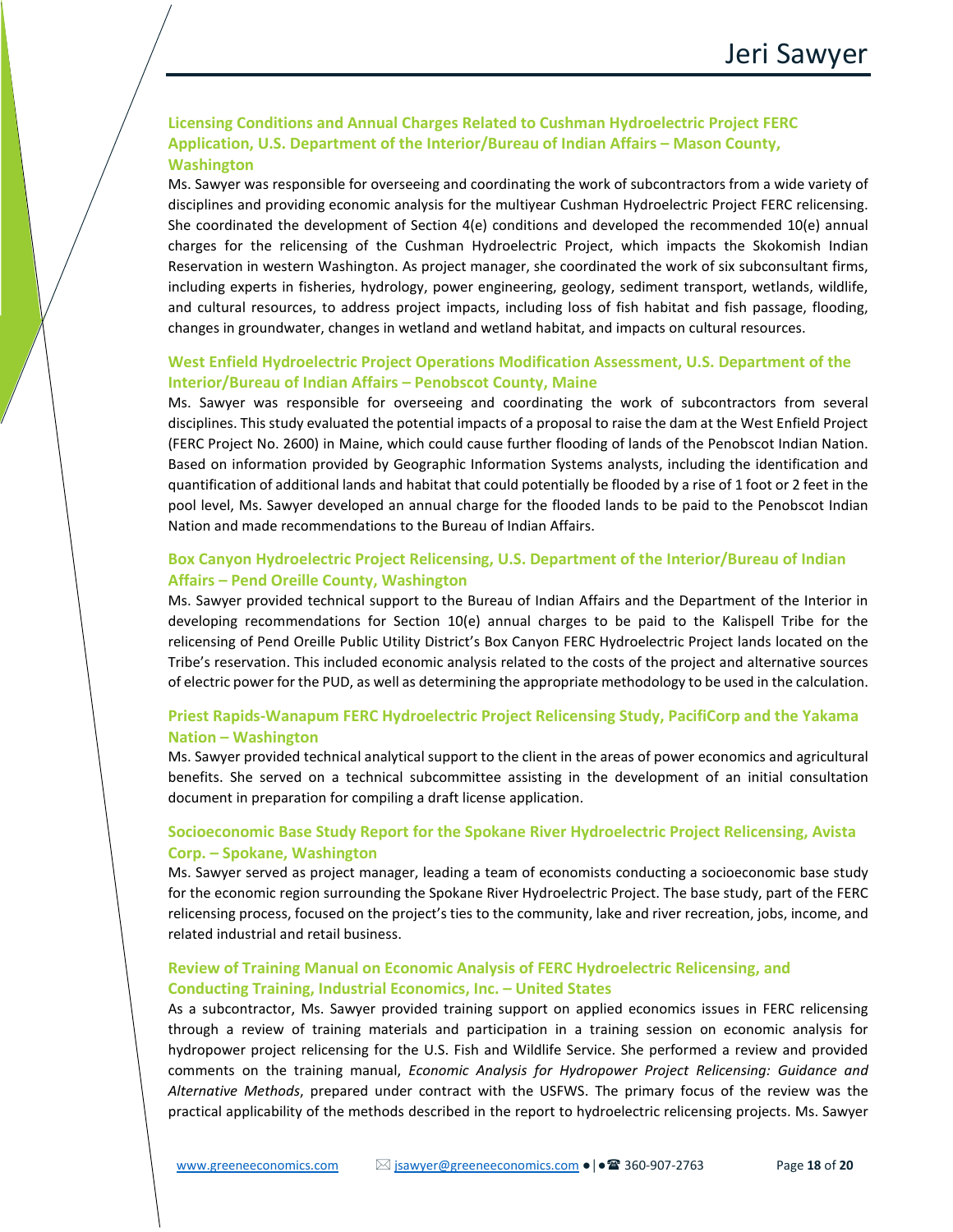also participated, in an advisory role, in the training session conducted with representatives of several federal government agencies, focusing on the application of the methods to then-current hydroelectric relicensing projects.

## **Shoreline Erosion Study and Monitoring near St. Ann's Church, U.S. Department of the Interior/Bureau of Indian Affairs – Penobscot County, Maine**

As a Section 4(e) condition of the FERC license for the Milford Hydroelectric Project, this project involved using global positioning system technology and Geographic Information Systems to monitor streambank erosion that threatens the historic St. Ann's Church on the Penobscot Indian Reservation in Maine. Ms. Sawyer assisted in the preparation of a base report, describing current conditions to which changes can be compared. Ongoing erosion would be measured and assessed as needed. Ms. Sawyer assisted in cost development and report writing.

## **Long-Term Environmental Water Account Environmental Impact Report/Environmental Impact Statement Power Impact Analysis, CDM – Central California**

Ms. Sawyer was the lead economist developing the impact to power production and prices under the various alternatives of the long-term EWA EIR/EIS. This analysis included assessing the power model results provided by the client, including the energy output of several state- and federal-operated dams, and determining whether the impacts under each of the alternatives were "significant" or "not significant," as well as determining the impact on power and power prices in the entire project area.

# **Population Projections/Agricultural Economic Analysis**

## **Federal Reserved Water Rights Claim for the Fort Belknap Indian Reservation, Bureau of Indian Affairs, Northwest Regional Office – Montana**

The project analyzed the economic feasibility of a comprehensive water right claim plan. Ms. Sawyer developed population forecast models for the determination of future domestic, commercial, and municipal water needs. This information was developed for use in litigation and negotiation related to water right claims on behalf of the Tribe. Agricultural economic analysis performed by Ms. Sawyer for this project included development of an organic beef enterprise budget and market analysis, and studies related to buffalo production on the reservation.

## **Reserved Water Rights for the Flathead Indian Reservation, Bureau of Indian Affairs, Northwest Regional Office – Montana**

Ms. Sawyer was a part of a multidisciplinary study team assembled to quantify water rights. The team conducted farm economics and feasibility analyses for irrigation development. The team also inventoried facilities for domestic and municipal water supply, livestock ponds, and undeveloped springs. An analysis of future domestic, commercial, municipal, and industrial water needs of the Tribe was also conducted. Ms. Sawyer developed a population projection model, methodology, and analysis for the reservation. This information was developed for use in litigation and negotiation related to water right claims on behalf of this Tribe. Ms. Sawyer also developed agricultural economic analyses for this project, including the development of an organic beef enterprise budget and market analysis, as well as studies related to buffalo production on the reservation.

## **Reserved Water Rights for the Crow Indian Reservation, Bureau of Indian Affairs, Rocky Mountain Regional Office – Montana**

Ms. Sawyer served as part of a multidisciplinary study team assembled to investigate water rights over a number of years. The team analyzed the economic feasibility of a comprehensive water right claim plan, including a detailed analysis of farm enterprises. Ms. Sawyer developed population projections for the reservation. This work included the development of population projection models, methodology, and analysis, which were used to forecast future domestic, commercial, municipal, and industrial water needs on the reservation. In addition, Ms. Sawyer provided agricultural economic analysis to the team, including the development of an organic beef enterprise budget and market analysis, as well as studies related to buffalo production on the reservation. This